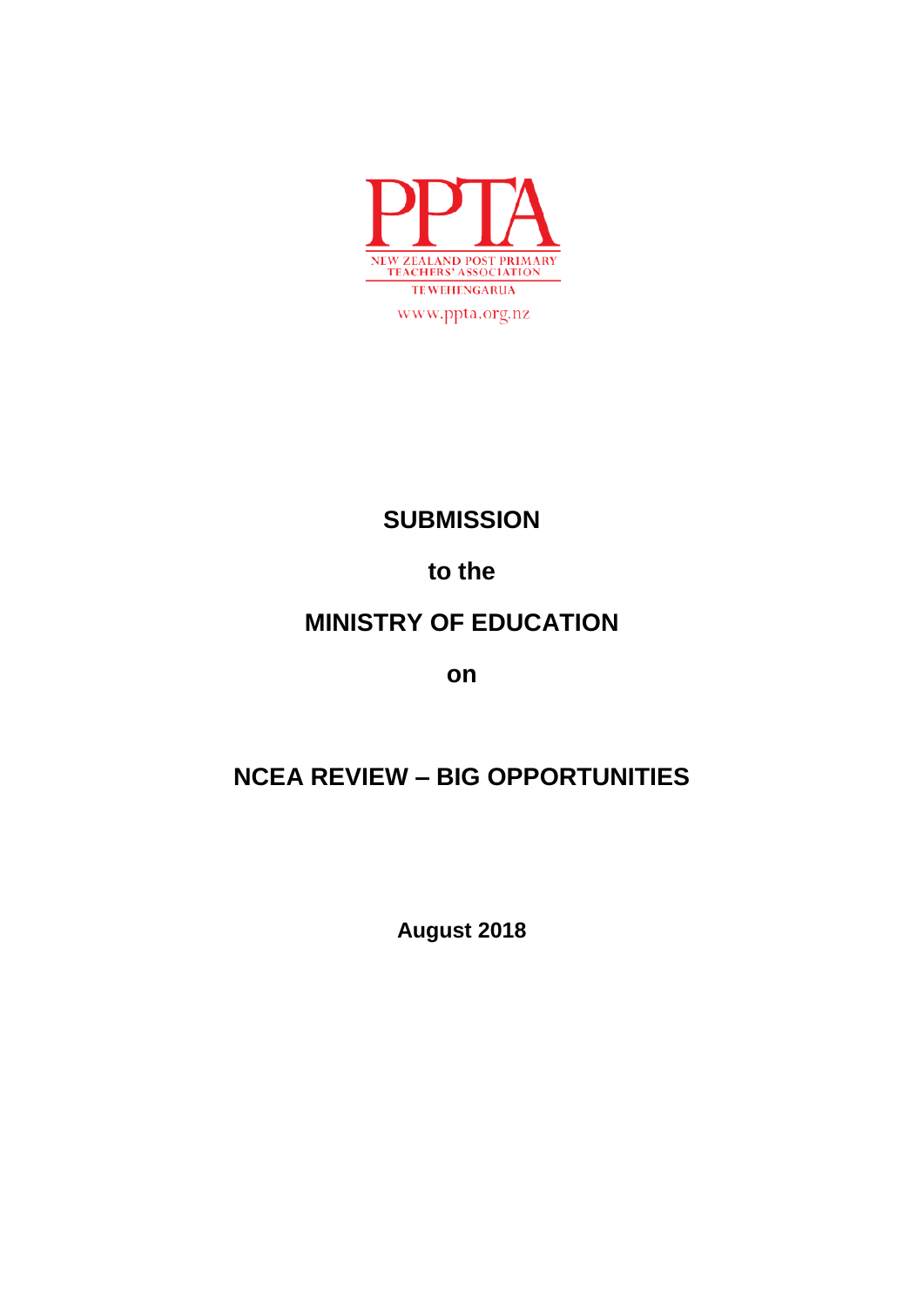# **CONTENTS**

| 1. |                                                                                            |                                                                        |  |
|----|--------------------------------------------------------------------------------------------|------------------------------------------------------------------------|--|
| 2. |                                                                                            | RISKS OF THE CURRENT PROCESS AND THE PERILS OF UNINTENDED              |  |
| 3. |                                                                                            |                                                                        |  |
| 4. |                                                                                            |                                                                        |  |
|    | Big Opportunity 1 – Creating space at NCEA Level 1 for powerful learning 6                 |                                                                        |  |
|    | 4.3.                                                                                       |                                                                        |  |
|    | 4.4.                                                                                       |                                                                        |  |
|    | 4.5.                                                                                       |                                                                        |  |
|    | 4.6.                                                                                       | Supplementary option 1 - encourage a shift from external assessment  9 |  |
|    |                                                                                            |                                                                        |  |
|    | 4.10.                                                                                      |                                                                        |  |
|    | 4.11.                                                                                      |                                                                        |  |
|    | 4.12.                                                                                      |                                                                        |  |
|    | Big Opportunity 3 - Ensuring NCEA Levels 2 and 3 support good connections beyond           |                                                                        |  |
|    | 4.15.                                                                                      |                                                                        |  |
|    | 4.16.                                                                                      |                                                                        |  |
|    | Big Opportunity 4 – Making it easier for teachers, schools and kura to refocus on learning |                                                                        |  |
|    | 4.29.                                                                                      |                                                                        |  |
|    | Big Opportunity 5 - Ensuring the Record of Achievement tells us about learners'            |                                                                        |  |
|    |                                                                                            |                                                                        |  |
|    | 4.36.                                                                                      |                                                                        |  |
|    | 4.37.                                                                                      |                                                                        |  |
|    | 4.38.                                                                                      |                                                                        |  |
| 5. |                                                                                            |                                                                        |  |
|    |                                                                                            |                                                                        |  |
|    | Require a minimum content of achievement standards to gain an NCEA certificate 20          |                                                                        |  |
|    | Consider ways to give more weight to the current rules on offering further assessment      |                                                                        |  |
| 6. |                                                                                            |                                                                        |  |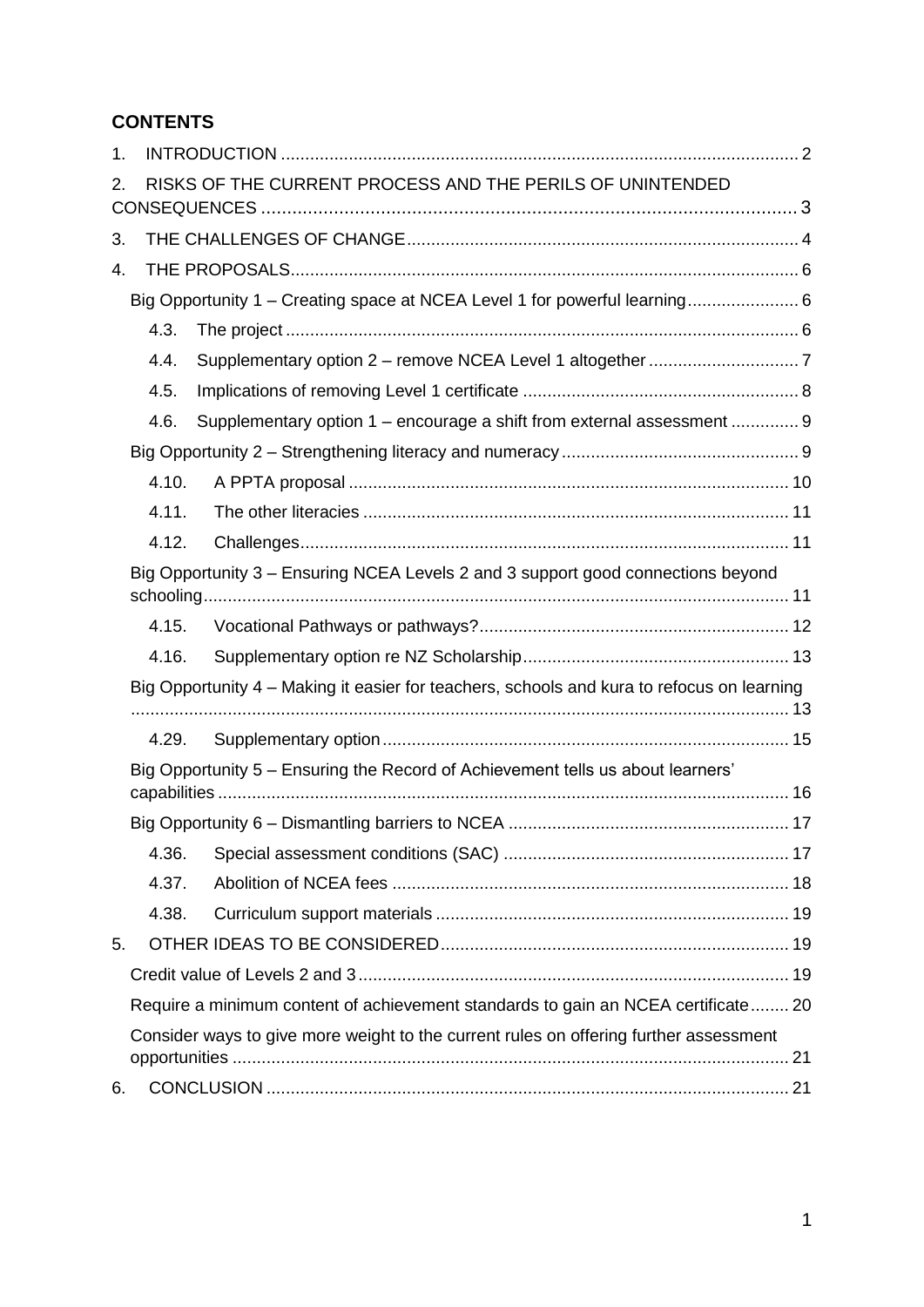## **About PPTA**

PPTA represents the majority of teachers engaged in secondary education in New Zealand, including secondary teachers, principals, and manual and technology teachers.

Under our constitution, all PPTA activity is guided by the following objectives:

- (a) To advance the cause of education generally and of all phases of secondary and technical education in particular;
- (b) To uphold and maintain the just claims of its members individually and collectively; and
- (c) To affirm and advance Te Tiriti O Waitangi.

This submission is from the PPTA Executive and is on behalf of all of our members, but recognises that many of them, as individuals or through their branches, regions, and interest groups, will also be making submissions, some of which may differ from this.

## <span id="page-2-0"></span>1. INTRODUCTION

- 1.1. PPTA was an active participant in the design and development of the NCEA from as early as 1996 when the union commissioned an independent panel, called the Qualifications Framework Inquiry, to undertake a review of the Qualifications Framework in consultation with PPTA members. This resulted in the report, *Te Tiro Hou*, published by PPTA in June 1997, which set out a way through the impasse that had developed during the 1990's about secondary school qualifications. That report has been acknowledged to be the basis for the eventual resolution of the impasse in the form of the NCEA, which began to be implemented from 2002.
- 1.2. PPTA was a significant participant in the work of the NCEA Leaders' Forum from 1999 through to its abolition in 2012. The Forum was a major player in the design and refinement of the qualification, and in developing and improving implementation processes. In 2005, the work of the Leaders' Forum was supplemented by the establishment of the Leaders' Forum Qualifications Group (LFQG) whose role was to meet more frequently than the Forum and focus more tightly on implementation of the NCEA. When the Forum was abolished in 2012, LFQG became the Secondary Qualifications Advisory Group (SQAG), and continues in a similar role to the present day. PPTA has made a very significant contribution to those smaller groups, and also to other ad hoc groups such as various reviews of the University Entrance requirement, of Scholarship, of literacy and numeracy requirements, the Standards Review, etc.
- 1.3. PPTA members, and PPTA as an organisation, have had a huge role in ensuring that the NCEA has been as successful as it has. This has been in spite of consistently poor resourcing for implementation and excessive workloads at the school level.
- 1.4. PPTA members recognise that the NCEA, for a wide range of reasons, is a definite improvement on the previous qualifications structure of School Certificate, Sixth Form Certificate, and University Bursaries. On the other hand, few members would claim that it cannot be improved. Whether that improvement needs to be more at the level of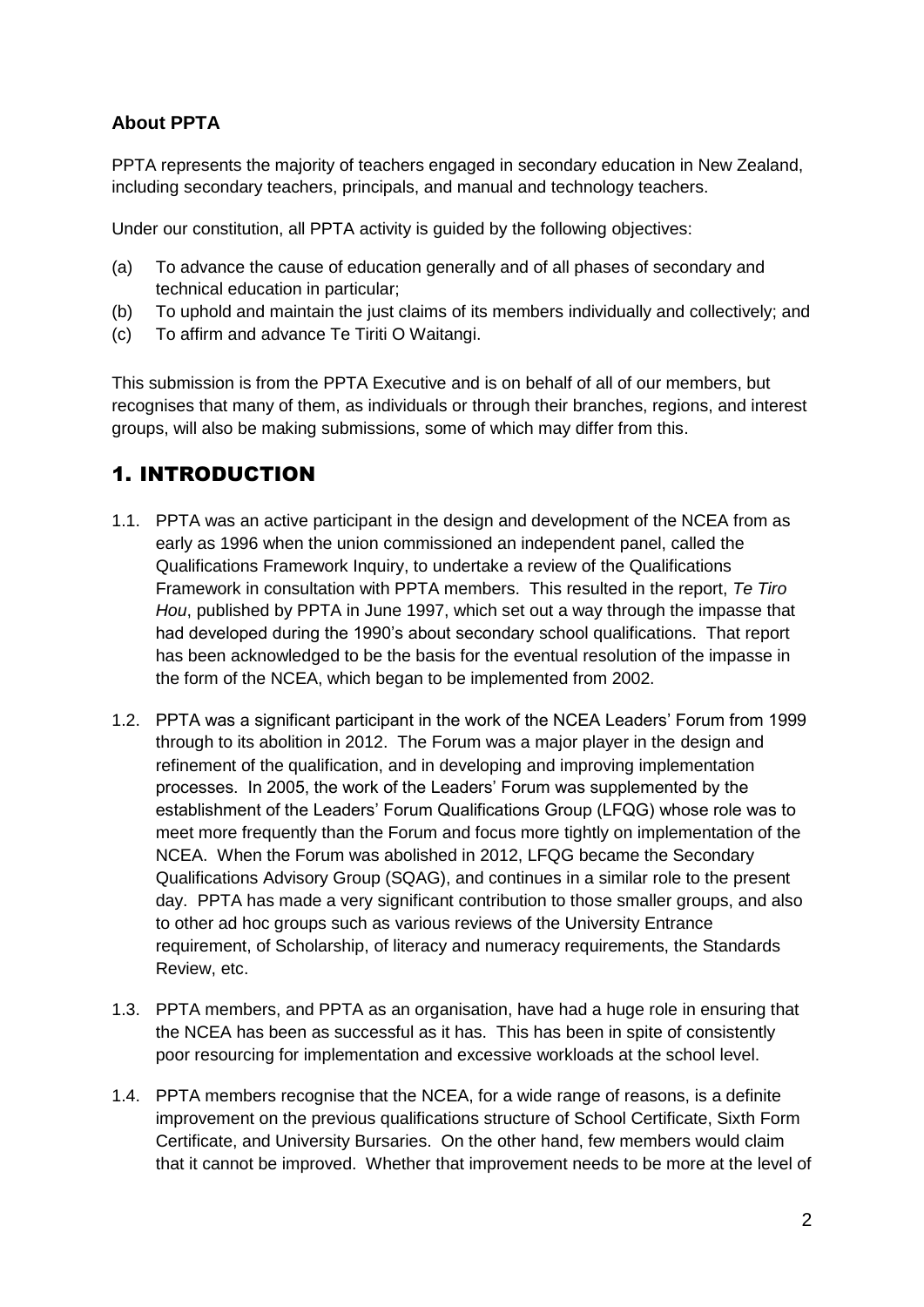redesign of the qualification, or simply improving the resourcing of its implementation at system and school level, is less clear. It is interesting that most of the Six Big Opportunities are not major changes in the design of the NCEA but rather at the level of tweaks in the current design and in some cases just shifts in school practices that could be happening now, or are already in some cases. On balance, we suggest that there are design changes required, but there are also significant improvements in support required as well.

# <span id="page-3-0"></span>2. RISKS OF THE CURRENT PROCESS AND THE PERILS OF UNINTENDED CONSEQUENCES

- 2.1. From our considerable experience of the processes used up to now to design and review the NCEA, PPTA can see risks in the broad and inclusive "national conversation" that the government has embarked on to review the NCEA this time.
- 2.2. NZQA regulations require a review of the qualification this year, to ensure that each of the three NCEA certificates "remains useful and relevant and continues to meet the needs of the learners, industry and stakeholders for which it was initially developed".<sup>1</sup>
- 2.3. However, the government has adopted a scope for this review which exceeds that necessary to fulfil these NZQA regulations, and the process has set out to involve in a "national conversation" a much broader range of "stakeholders" than previous reviews of the NCEA have.
- 2.4. This has attracted criticism from some principals. While PPTA has not joined in that particular chorus, we do consider that when the "national conversation" concludes with the close of submissions and other input in October 2018, there is going to be a need for a very different process to do the detailed design work required for this review. We suggest that process should make use of a much smaller group chosen for their knowledge and technical expertise in relation to the design of the NCEA, including at least the following:
	- the extensive history of issues that have arisen since 2002 and how and why they have been addressed in previous change processes such as the Standards Review,
	- the data analysis techniques needed to ensure that unintended negative consequences do not arise, and
	- the practicalities of how the NCEA is enacted in schools.

1

<sup>1</sup> *Guidelines for the review of qualifications at levels 1 to 6 on the New Zealand Qualifications Framework*, [https://www.nzqa.govt.nz/assets/Studying-in-NZ/New-Zealand-Qualification-Framework/guidelines-review](https://www.nzqa.govt.nz/assets/Studying-in-NZ/New-Zealand-Qualification-Framework/guidelines-review-qualifications.pdf)[qualifications.pdf\)](https://www.nzqa.govt.nz/assets/Studying-in-NZ/New-Zealand-Qualification-Framework/guidelines-review-qualifications.pdf).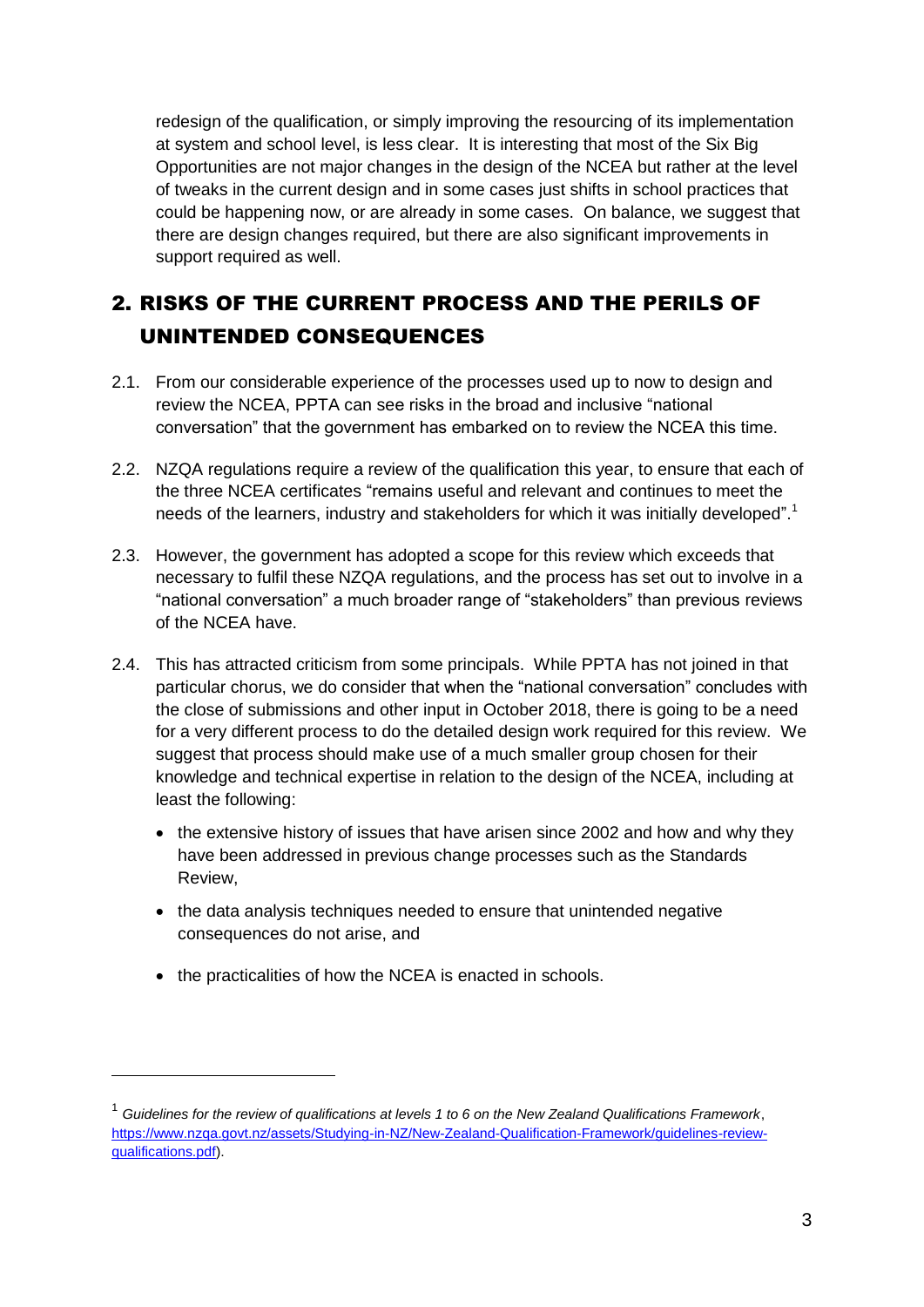- 2.5. We are not convinced that the new group of teachers and principals that has recently been added to the process has been selected with that kind of knowledge and technical expertise in mind.
- 2.6. PPTA's experience over the years of development and then gradual refinement of the NCEA shows us that it is essential to be prepared for and guard against the perils of unintended consequences of change. We are concerned that we see no evidence of the ideas floated by the Ministerial Advisory Group being tested in any way by the data experts at NZQA or the Ministry of Education. For example, during the Standards Review process initiated in February 2008, there was discussion about (a) requiring that all Level 1 achievement standards be rewritten to Level 6 of the NZC, and (b) refining the literacy and numeracy requirements. Both of these proposals were modelled extensively against NZQA data to try to establish what impact they would have on the accessibility of the Level 1 qualification. It was predicted, correctly, that there would be some drop in Level 1 achievement at least in the short-term. This impact was monitored over the implementation phase, and it was indeed only shortterm because schools adapted their practice to the greater challenge for some students. We are concerned that that kind of analysis does not appear to have happened here, and we would at least hope that this kind of modelling will happen in the next phase of the work.
- 2.7. We appreciate that for each Opportunity, some attempt has been made to predict the complexity, implementation time and change management cost and represent this in the form of graphics in the discussion document. This is better than nothing, but these are fairly rough estimates and not always that reliable, in our view. For example, Big Opportunity 6 is rated as low complexity and only a 1-2 year implementation timeframe, and yet one part of this Opportunity is provision of more curriculum support resources, including for students with learning support needs. There is also reference to developing these resources alongside the sector in the form of subject associations. In our experience, development of curriculum support material is always much more time-consuming than one to two years.

## <span id="page-4-0"></span>3. THE CHALLENGES OF CHANGE

3.1. The discussion document recognises in a number of places that culture change will be required. It must be remembered that the NCEA is a very complex qualification system that deliberately enables wide diversity of implementation. The New Zealand school system encourages schools to operate as islands, unfortunately, which means that shifting practice across the system in any consistent way is well-nigh impossible. While there are "islands" on which some of the ideas mooted here are already flourishing, e.g. schools where there are extensive partnerships with employers and tertiary partners, and schools where curriculum stands pre-eminent and students have significant autonomy over their learning and their assessment, these are exceptions rather than the rule, and it is quite likely that the schools down the road from these "islands of good practice" are operating in very different fashion in order to establish a different positioning in the education marketplace.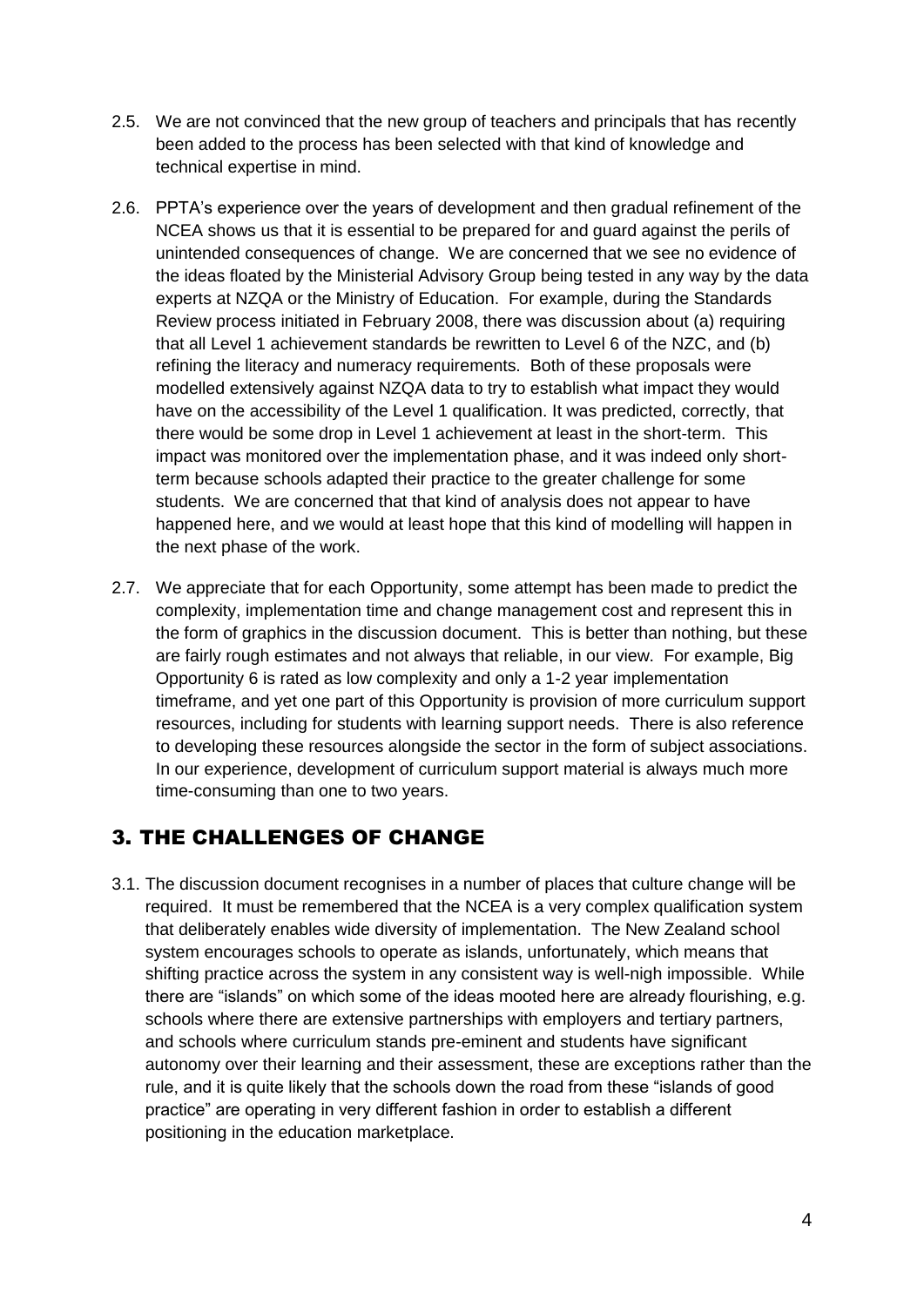- 3.2. That being so, it is difficult for PPTA, representing members in all these diverse schools, to establish an unequivocal position on any of these ideas. On the other hand, we have developed over the years a large body of policy on NCEA, and also a set of principles to guide our input on this review. That set of principles is based on the criteria for an educationally valid school qualifications system laid out by the Qualifications Framework Inquiry in 1997, accepted by PPTA's annual conference the same year and then re-endorsed in conferences in 2005 and then in 2017. The criteria are that a qualification must be:
	- Manageable
	- Inclusive
	- **Constructive**
	- **Motivating**
	- **Cumulative**
	- Fair
	- Clear
	- Coherent.
- 3.3. These criteria appear in the five principles underpinning the Review of NCEA, as set out in the Terms of Reference:
	- Wellbeing (encompassing manageable, motivating)
	- Equity (encompassing inclusive and fair)
	- Coherence (encompassing coherent)
	- Pathways (encompassing constructive, cumulative)
	- Credibility (encompassing fair and clear)
- 3.4. The Big Opportunities largely map to these principles, with BO1 being about wellbeing, BO2 about credibility and coherence, BO3 about pathways, BO4 about wellbeing and coherence, BO5 about credibility, and BO6 about equity. This is useful, and shows a degree of consensus between the profession and the Ministerial Advisory Group about what areas need addressing.
- 3.5. On the other hand, we can see little evidence in these proposals of the manageability aspect of the wellbeing principle, especially in relation to manageability for teachers. PPTA, along with all the education agencies, was involved in a major exercise in 2016 culminating in a report at the end of that year, the *Secondary Teacher Workload*  Working Group Report.<sup>2</sup> In this exercise, teacher workload from NCEA was identified as a key theme, yet very little progress has been made since then in addressing these problems. Most of the work on the specific recommendations from the Workload Working Group report has been halted or re-directed into the work of the NCEA Review. We are disappointed that these Big Opportunities fail to offer any significant amelioration of teacher workload, and this concern underlies our responses to some of the individual Big Opportunities.

 2 <https://www.ppta.org.nz/dmsdocument/479>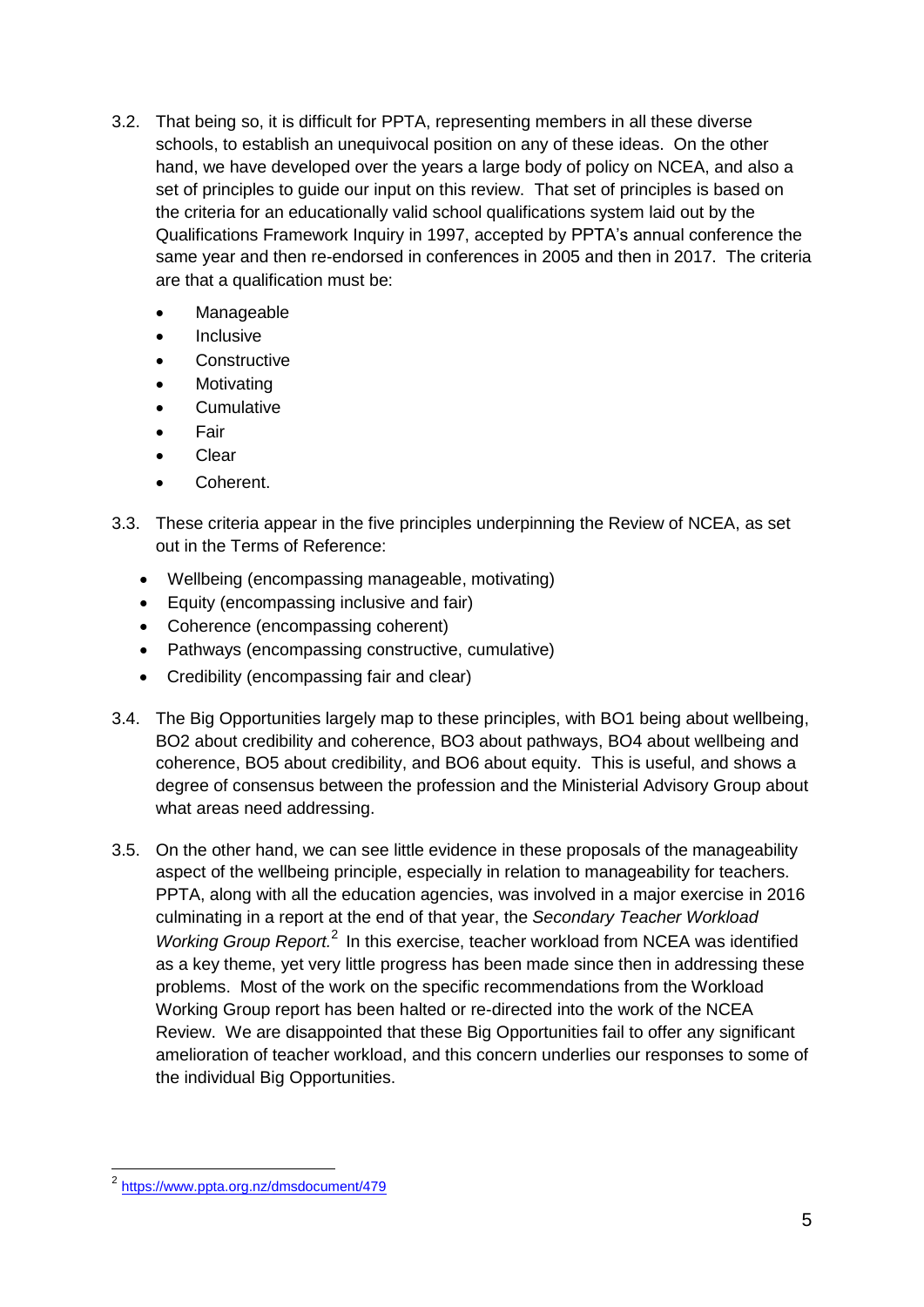# <span id="page-6-0"></span>4. THE PROPOSALS

4.1. We now turn to the Big Opportunities themselves, including the discussion of each Opportunity and the challenges posed, plus the supplementary options provided in some cases. At the end of that section, we offer some further proposals of our own.

### <span id="page-6-1"></span>**Big Opportunity 1 – Creating space at NCEA Level 1 for powerful learning**

**4.2.** The proposal here is for reduction of NCEA Level 1 to a 40 credit qualification consisting of 20 credits for literacy and numeracy (strengthened as suggested in Big Opportunity 2) and 20 credits for a project. The paper argues that this will make Level 1 "a broad foundation qualification to prepare them for Levels 2 and 3". **PPTA does not support this proposal, but we do support Supplementary Option 2.** 

#### <span id="page-6-2"></span>*4.3. The project*

- 4.3.1. We consider that the project part of this proposal would not necessarily achieve "a broad foundation qualification" because (a) students might choose projects that were quite narrowly focused and not cross-curricular, and (b) students may or may not develop their key competencies through the projects they choose. There is always a conflict between allowing students to choose something that they are passionate about and ensuring that in the course of the project they develop the particular knowledge and capabilities that they need to develop. Careful balancing of these two needs is a big challenge for teachers.
- 4.3.2. Furthermore, we are not convinced that Big Opportunity 1 as currently presented would contribute to the manageability/wellbeing principle for the review, certainly as far as teachers are concerned, and the discussion paper acknowledges this on p.12 under 'Challenges': "Ensuring that project workload doesn't just add to existing workload." It is our belief that avoiding that would be impossible in most schools, regardless of the support for change that was provided.
- 4.3.3. While projects of the kind envisaged here are probably current practice in a few schools, for the bulk of teachers they are not and would require very significant change in practice, especially if it was a compulsory aspect of Level 1. Because there is nothing proposed that would significantly reduce teacher workload in the higher levels of the school and therefore provide time for this new work, we are afraid that teachers would actually be even more overloaded than they are now.
- 4.3.4. The paper is also rather unclear about whether the current Level 1 standards would be abolished or not, but it talks of "getting rid of the need for external exams". If the Level 1 standards were not removed but the external exams were, presumably turning currently external standards into internally assessed ones, teachers' workloads in schools that didn't make the shift to the project approach would rise dramatically.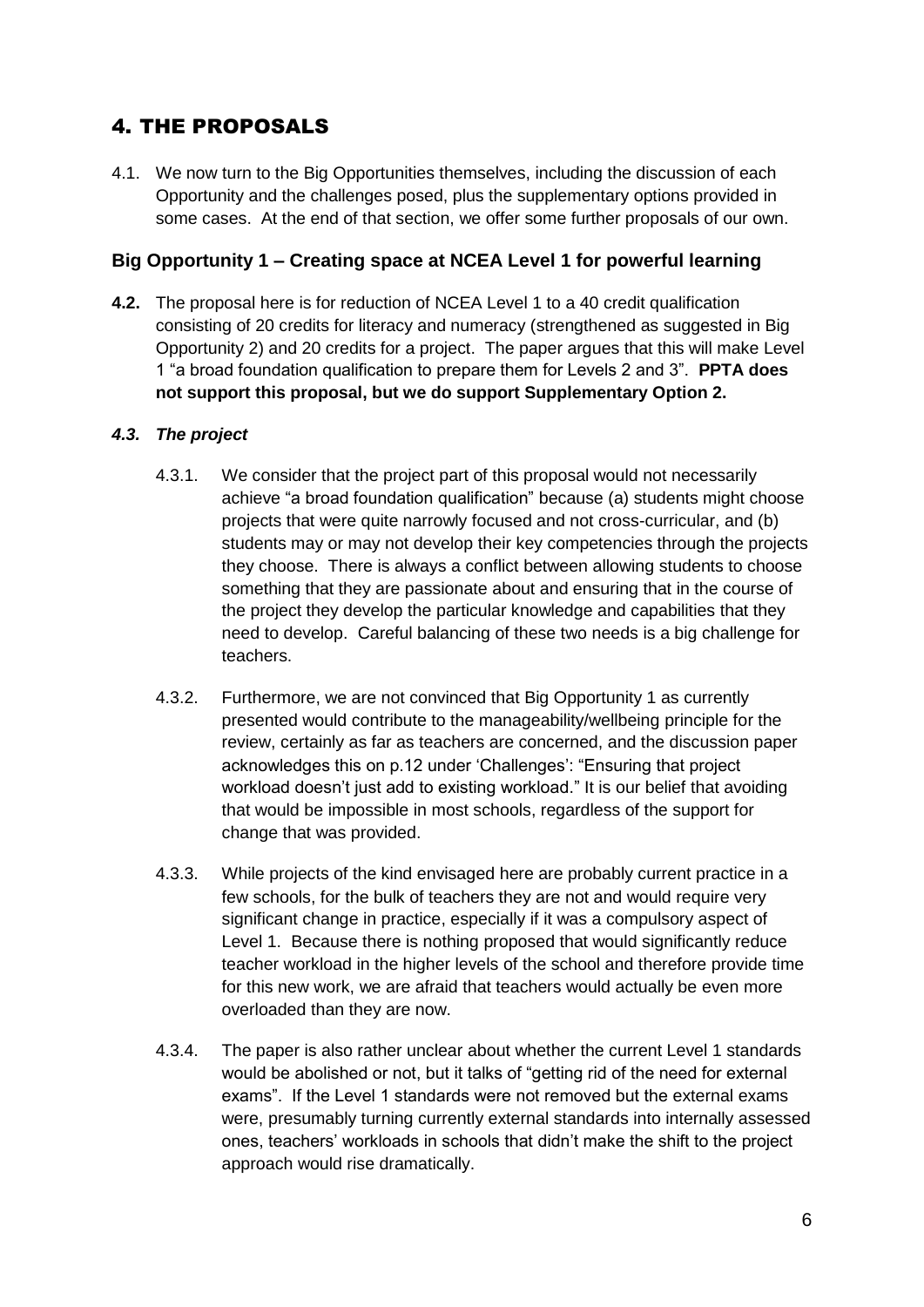#### <span id="page-7-0"></span>*4.4. Supplementary option 2 – remove NCEA Level 1 altogether*

- 4.4.1. It is PPTA's view that this is the better option, to remove the Level 1 qualification altogether and deregister all the Level 1 achievement standards. All that would remain for summative assessment at Year 11 would be strengthened literacy and numeracy requirements (see our comments on Big Opportunity 2) and unit standards from across the wider Framework, including the Supported Learning standards which are used with students with identified special needs.
- 4.4.2. We do not recommend that the abolition of Level 1 should happen instantly, but it should be signalled as to happen at a definitive future date, e.g. in three years' time. Signalling that decision would then trigger the provision of indepth support to schools to develop new approaches to teaching in Year 11, including the kinds of cross-curricular projects envisaged in the discussion paper under Big Opportunity 1 but as an option and not assessed for NCEA. By removing the Level 1 qualification, the system would give space for teachers to develop for Year 11 much more innovative courses of the kind that they are currently free to provide in Years 9 and 10. We do note however that the backwash effect of the three-year qualifications system influences the whole of secondary curriculum design and delivery. Reducing that backwash effect might well be achieved by confining qualifications assessment to only Years 12 and 13.
- 4.4.3. Currently, some schools run a graduation certificate at the end of Year 10, and use this to incentivise students to show preparedness in terms of work completion, self-management, etc., for NCEA assessment at Year 11. We might start to see this kind of concept shifting into Year 11, with achievement of the literacy and numeracy standards being part of what students are expected to demonstrate. There are problems, however, with these graduation certificates, such as what to do with students who don't meet the requirements by the end of the year, and also the workload implications for teachers. For that reason, we are not recommending this as a national initiative, just as a possible solution for those schools who may say that without a Level 1 certificate, students will not be motivated to work during Year 11.
- 4.4.4. It is PPTA's view that our education system has for too long been obsessed with measuring and reporting what our students know and can do, and encouraging them to see their learning for its transactional value in the job or tertiary education market in the form of credits (or marks under the previous qualification system). Successive governments have given little or no attention to ensuring that our classrooms are enabled to operate in such a way that students are engaged and passionate about their learning for its intrinsic value.
- 4.4.5. In 1989, just before the Qualifications Framework was created, the school leaving age was raised from 15 to 16. An attempt was made at the PPTA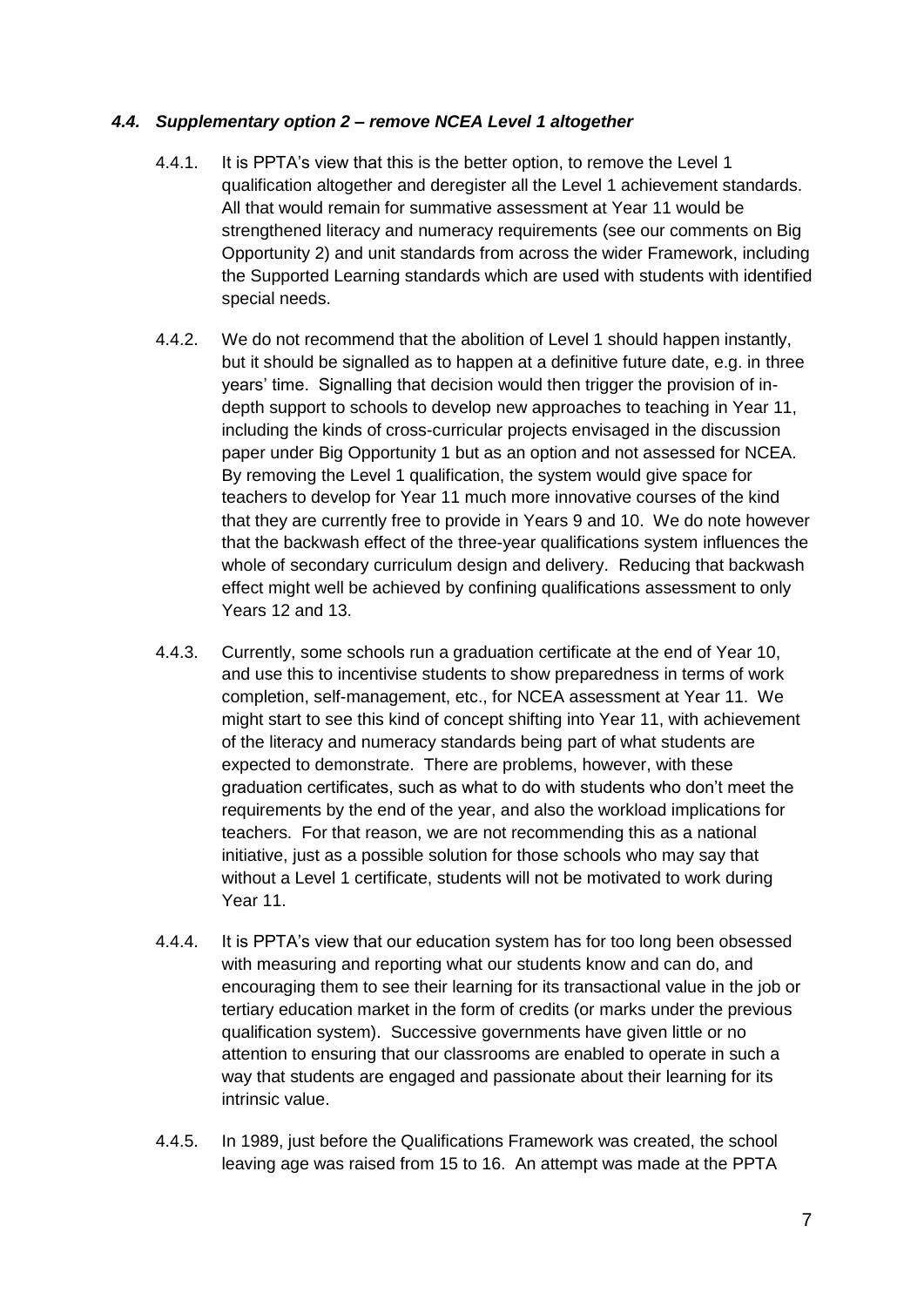annual conference in 1997 to persuade members to support the abolition of qualifications assessment in Year 11, by not including a replacement for School Certificate in the new system. (This was in the context of debating the recommendations of the Qualifications Framework Inquiry.) Unfortunately this idea failed to gain majority support at that time, although there was a lively debate.

- 4.4.6. However, over the years since then it has become the norm for a large majority of students to remain at school till the end of Year 13. This leaves less and less justification for a qualification at Year 11, when most students have another two years of schooling to run. Only a few students leave at the end of Year 11, and if they believe that their Level 1 NCEA is going to be useful to them in the workplace, they are quite wrong, and it is now well understood that a Level 2 qualification is the minimum required for future success. Retaining a Level 1 qualification conveys a false impression of its value. For those few students for whom a Level 2 qualification is not a viable goal, for example students with special needs, there will still be the ability to accumulate standards and show them in their Record of Achievement as evidence of what they have been able to accomplish.
- 4.4.7. It could in fact be argued, as Professor Paul Black of King's College, London, did in his evaluation of the design of the NCEA in 2001<sup>3</sup>, that in a system like the NCEA, there is not a lot of justification for the existence of the certificates at all, because they give value to a certain accumulation of credits. "Why give a particular cachet to (say) 80 credits which (say) 75 does not deserve, and to which 90 will be seen to add little?" he asked. We have seen the negative effect of giving this value to 80 credits, with students stopping work once they have achieved 80, even though there are standards they have not yet done which are actually much more useful for their pathways than the ones already achieved. We are not, however, recommending the abolition of all the certificates at this time!

#### <span id="page-8-0"></span>*4.5. Implications of removing Level 1 certificate*

1

4.5.1. PPTA is very conscious that there would be an enormous amount of PLD required to turn around curriculum design and delivery in all secondary schools. In 2009, in the lead-up to the full implementation of the NZ Curriculum in 2010, the union ran regional teacher-only days across the country at which we shared teaching materials prepared by curriculum experts. These materials showed teachers examples of how, by simply changing the pedagogies they used to teach common topics at both junior and senior level, they could be effective in assisting students to develop the

<sup>&</sup>lt;sup>3</sup> Black, P. (2000) Report to the Qualifications Development Group, Ministry of Education, New Zealand on the proposals for development of the National Certificate of Educational Achievement, downloaded from <http://www.minedu.govt.nz/index.cfm?layout=document&documentid=5591&data=l>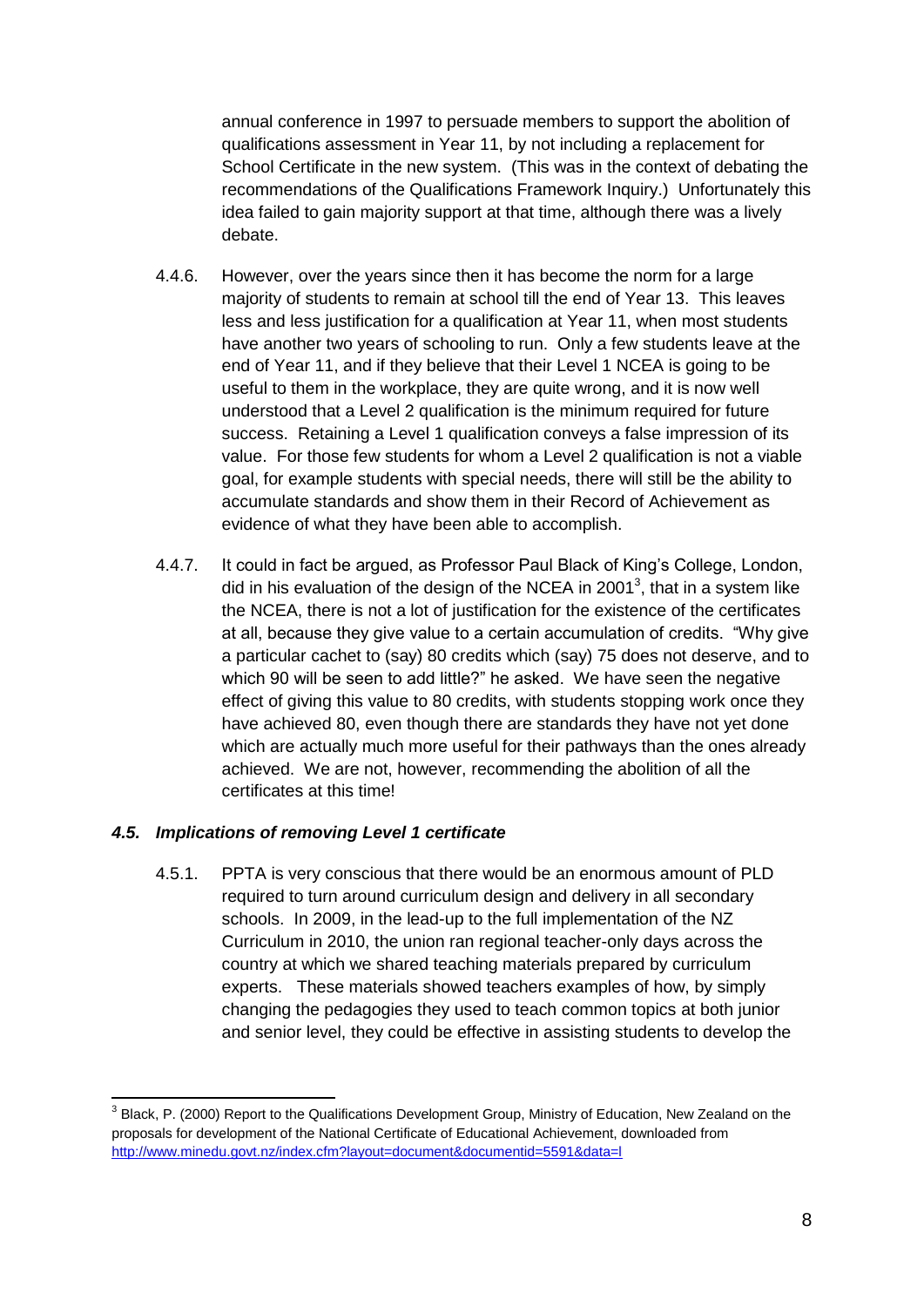key competencies. (Dr Rosemary Hipkins of NZCER had provided thought leadership on this for the curriculum experts commissioned by PPTA.)

- 4.5.2. However, we suspect that the influence of this project was limited. Teachers at the regional days were already distracted by the forthcoming revision of the achievement standards to align with the new curriculum – i.e. the backwash effect in action - and it was difficult for our facilitators to get participants to focus on the materials provided on the day. The PLD was not of the kind that has much prospect of changing teacher practice, because there was no follow-up after the regional days, and no cycle of feedback and feed-forward of the kind that we know is required to make significant changes in teacher practice.
- 4.5.3. To our knowledge, this is the only mass provision PLD for secondary teachers that has focused on the "front end" of the curriculum, i.e. the key competencies and the values, rather than on assessment. This is a tragic illustration of the system's failure to grapple with the big issues of shifting curriculum design and pedagogy to bring to life a curriculum that ministers are always keen to claim as "world-leading".

#### <span id="page-9-0"></span>*4.6. Supplementary option 1 – encourage a shift from external assessment*

- 4.6.1. This option is presumably an alternative to the main proposal in this section, but we can see no particular benefits in it. There is already, with the moves to digital assessment of external standards, a shift coming in styles of assessment and some challenges to the current distinctions between internal and external assessment. Furthermore, many subjects are using portfolios or reports or projects for assessment of the internal standards.
- 4.6.2. However, any proposal that involves retaining Level 1 as it is but removing exams cannot help but add substantially to teacher workload for no obvious benefit. Certainly it might be argued that for the learners for whom exams are high pressure, one year less of exams could be beneficial, but actually the most high-pressure exams are the ones that count the most for students' future, i.e. Level 2 and Level 3, and this proposal doesn't address that.
- 4.6.3. The commentary suggests that it could instead be applied at levels 2 and 3, but again, the negative impact on teacher workload would have to be factored in and we could therefore not support it.

#### <span id="page-9-1"></span>**Big Opportunity 2 – Strengthening literacy and numeracy**

- 4.7. It is unclear exactly what the proposal here is. PPTA does not oppose the concept of "strengthening literacy and numeracy", and we are very aware of the data that shows that the current measurement of literacy and numeracy for NCEA is flawed and this has to be addressed.
- 4.8. However, the paper is somewhat unclear. For example, part of the proposal is to "Clarify and reset expectations about the literacy and numeracy requirements for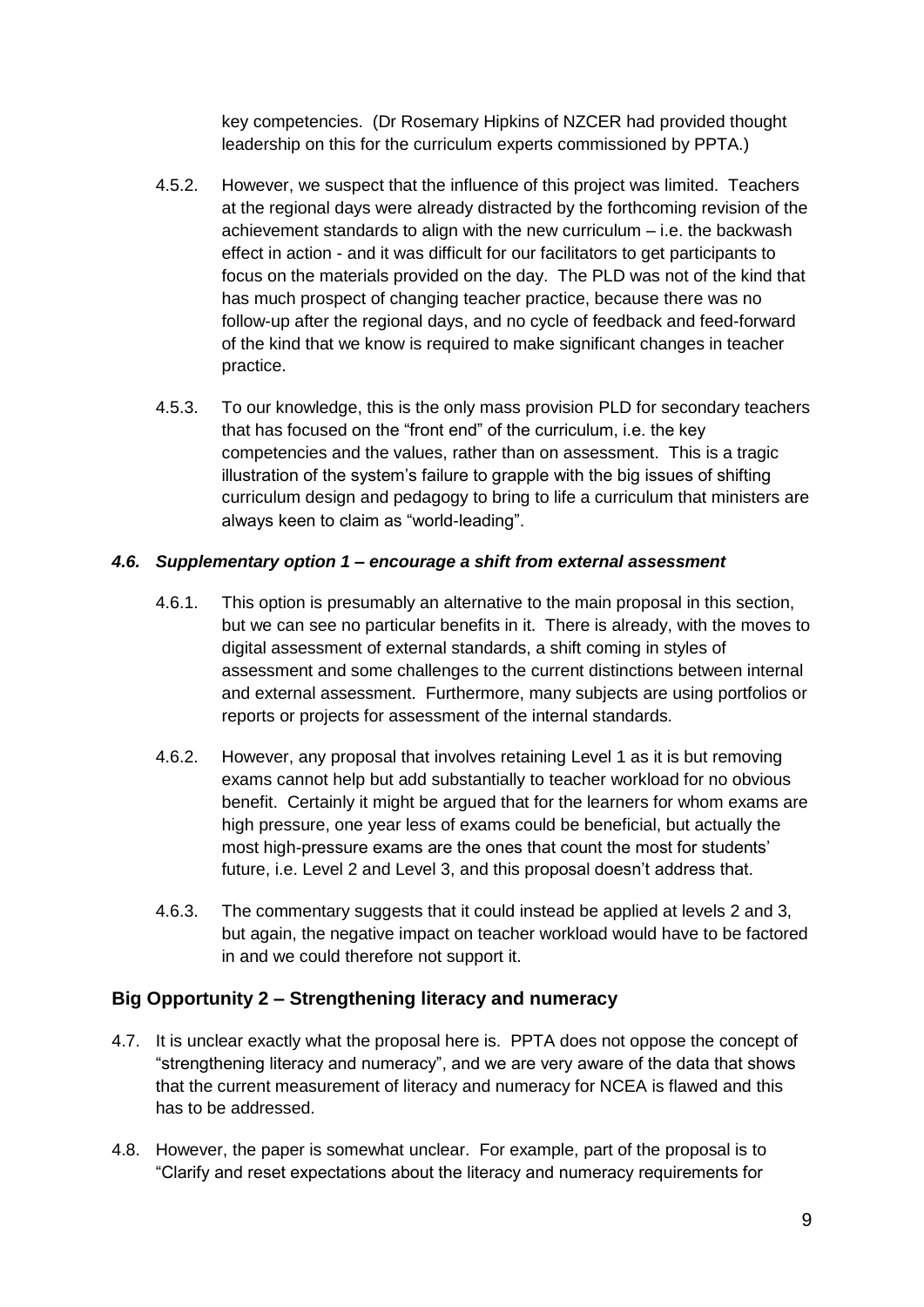**NCEA Level 1** [our emphasis]" when in fact, the current requirement is that students meet the literacy and numeracy requirements in order to achieve **any** NCEA certificate. The other part seems to be to review how literacy and numeracy is recognised, currently through specific unit standards or through being credited with certain achievement standards which may or may not require demonstration of literacy or numeracy.

4.9. There seems to be another part to the proposal, to consider expanding the notion of literacy and numeracy by adding in skills like digital, financial and civic literacy. There are also hints of a further proposal, which appears to be to introduce further literacy and numeracy requirements for Levels 2 and 3.

#### <span id="page-10-0"></span>*4.10. A PPTA proposal*

- 4.10.1. We are responding to this rather unclear set of "proposals" by providing a proposal of our own, as follows:
	- 1. Review the current Level 1 unit standards for functional literacy and numeracy that were written as an alternative to the "achievement standard route" so that they are at a higher level than currently (barely equivalent to Curriculum Level 4). We suggest they should be much closer to Curriculum Level 6, but still be pegged to functional literacy and numeracy rather than English and Maths. While it will probably be largely English and Maths teachers who will carry the lion's share of deliberately preparing students for them, teachers across the curriculum all have a part in developing students' literacy and numeracy. The levelling needs to match the correct level of the adult literacy and numeracy levels.
	- 2. Make these standards the only way of achieving literacy and numeracy as a requirement to be credited with any NCEA certificate, i.e. abolish the "achievement standard route" because there are so many credibility issues with it, including among teachers themselves.
	- 3. Levelled correctly as suggested above, there would be no need to develop further standards for Levels 2 and 3, while recognising that the universities will probably continue to impose their preferred literacy and numeracy levels through the university entrance requirement and through other requirements individual universities set.
	- 4. Along with our proposal under Big Opportunity 1 to abolish the Level 1 certificate and achievement standards, introduce the concept of making achievement of these standards the only high stakes assessment goal for Year 11, while recognising that some students might not be ready to achieve them until Year 12 or even Year 13.
	- 5. Establish valid ways of assessing these standards online, in such a way that there would be minimal workload for teachers, and make these assessments available for students to do as and when they are ready, with further opportunities if they fail the first time. The work done by NZCER in piloting an assessment tool for one each of the current literacy and numeracy unit standards could provide a basis for development of a fully online assessment tool for this purpose.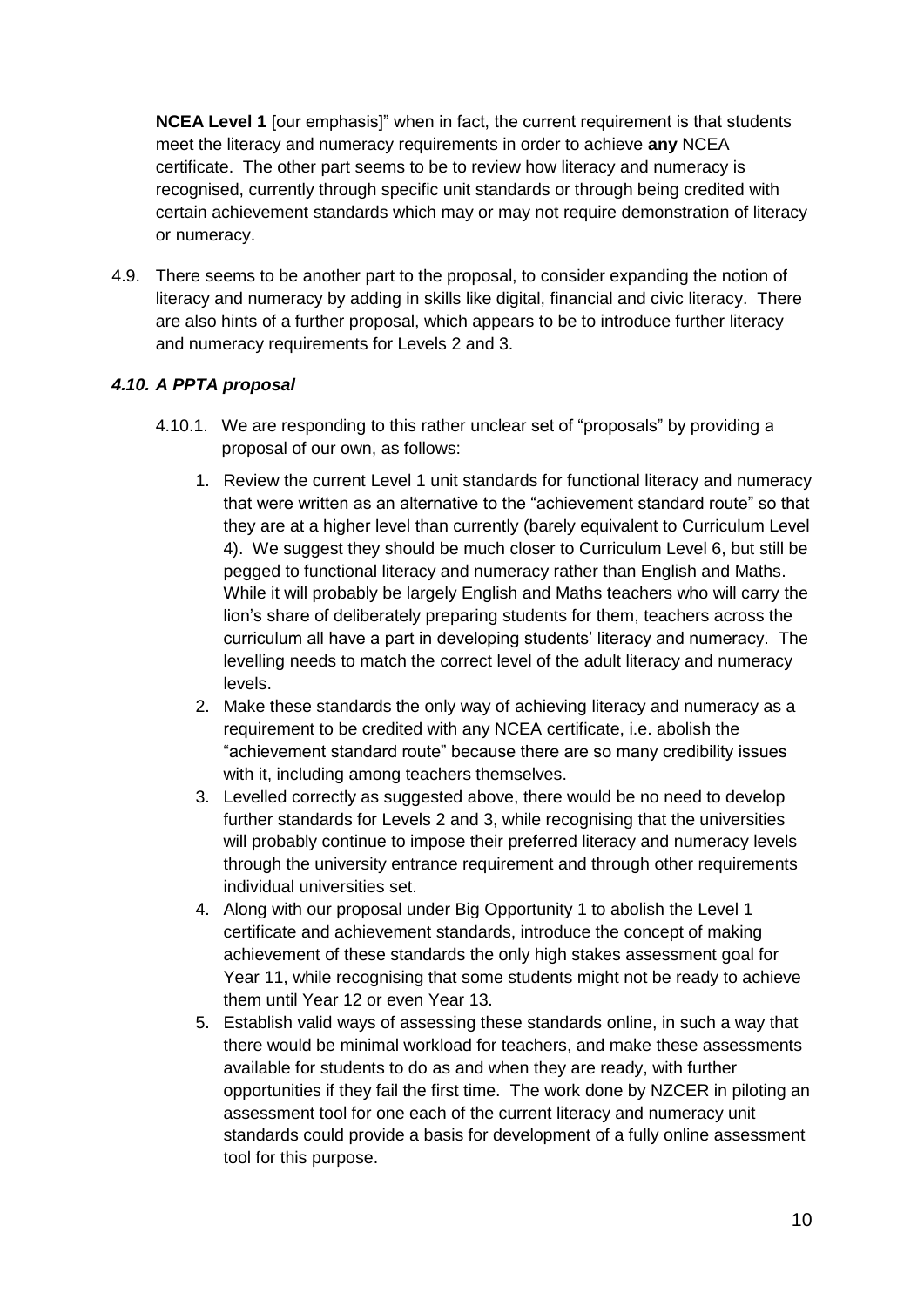#### <span id="page-11-0"></span>*4.11. The other literacies*

4.11.1. PPTA does not support the idea of adding other literacies such as financial, civic or digital literacies to the assessment load of schools. Digital literacies are being rapidly developed through the shift in pedagogies to use digital tools, as evidenced by the increasing number of schools embarking on digital assessment for NCEA, which requires that students are already using digital tools in their learning. Financial and civic literacies are part of the trend to asking schools to solve everything in society, and this is simply unrealistic. At any rate, these concepts are part of the junior curriculum already, through Social Studies particularly. Furthermore, the adult literacy and numeracy framework that has been developed has a strong evidential basis, whereas there would be no evidential basis to call on in developing standards for these other literacies.

#### <span id="page-11-1"></span>*4.12. Challenges*

4.12.1. We recognise that there is a risk that strengthened literacy and numeracy requirements might have a negative effect on NCEA achievement in the short term, however we would argue that by making this the main goal of Year 11, and recognising that some students might require Year 12 as well to reach the standard, this effect would be minimal. It is also preferable to suffer this consequence than to have students deemed by the system to be literate and numerate when they are, in fact, not. That simply results in a major credibility gap for the NCEA.

## <span id="page-11-2"></span>**Big Opportunity 3 – Ensuring NCEA Levels 2 and 3 support good connections beyond schooling**

- 4.13. This Big Opportunity has the potential for huge increases in teacher workload, and we have real concerns about it. While we would support the development of additional standards that provided credits for such "pathways opportunities", we absolutely do not support making engagement in these a requirement for every student in every school.
- 4.14. Our reasons are as follows:
	- We do not believe it would be possible to ensure equity of access to these opportunities, especially when the proposal is taken up to scale to involve all L2 and L3 students. There would simply not be enough workplaces, community projects, or industry placements available, especially but not exclusively in rural communities. This would introduce an extreme inequity, because students who could not find any kind of placement would simply be unable to achieve Level 2 or Level 3.
	- Making this "pathways opportunity" worth 20 credits of what would essentially be a 60 credit qualification, given that the 20 credits for literacy and numeracy are carried forward in all the models provided, leaves only 40 credits for the kinds of requirements that universities and polytechnics impose in terms of curriculum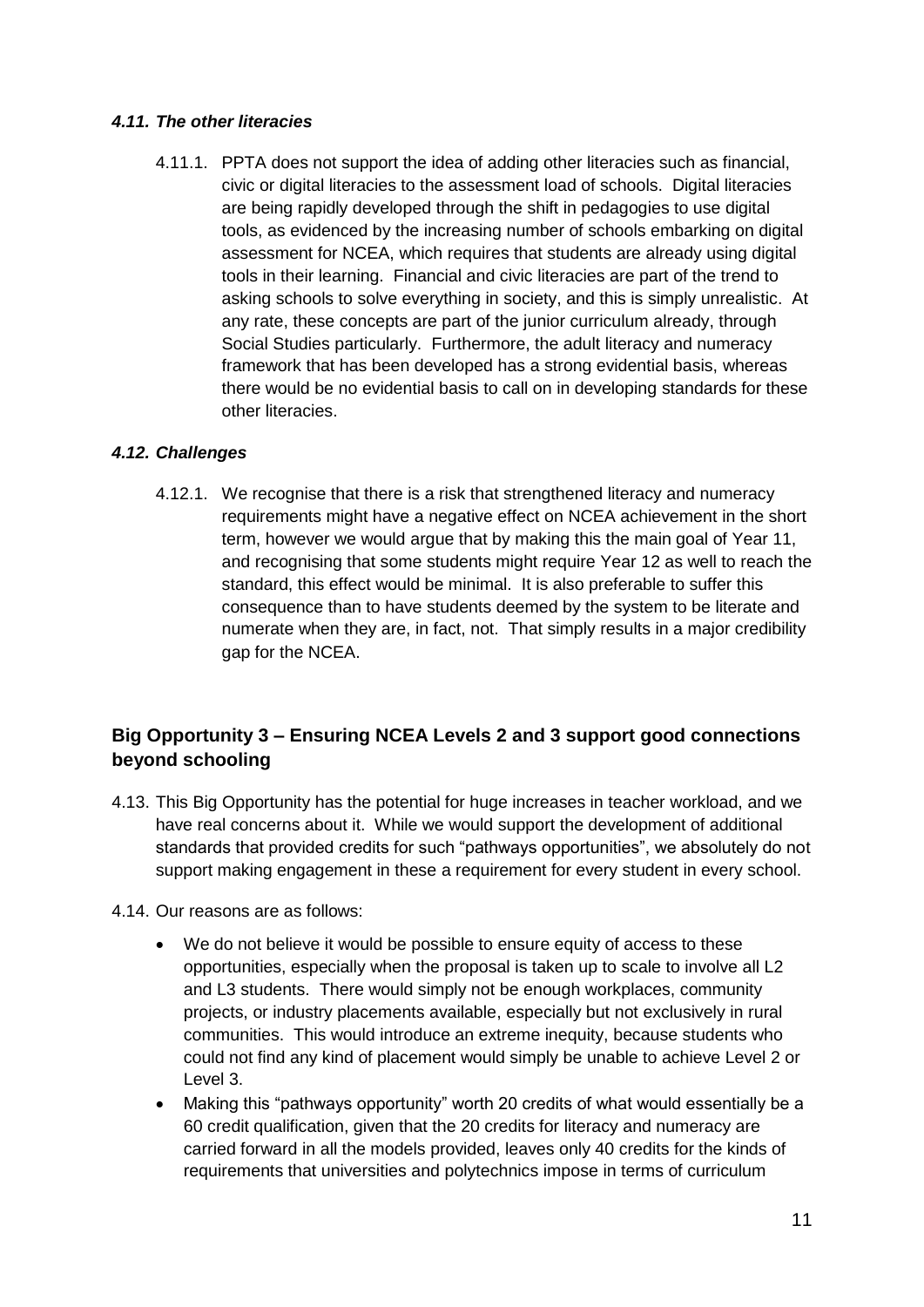standards. We can imagine a situation where because of those requirements, many students would be needing to achieve at Level 3 60 to 70 credits from three or four curriculum subjects plus 20 from the pathway opportunity, which would leave them with under even more pressure than they are now.

- We are also worried that connecting 20 credits to a pathway opportunity could lock a student into a narrow area that turns out not to be right for them. Students' courses should look more like braided rivers than narrow streams that take them in only one direction. This is particularly important given the uncertainty of what lies ahead for our students, and because senior secondary school students are at a stage where they frequently have little idea what they want to do in their future, and need to keep their options wide open for as long as possible.
- There would be very significant workload issues for schools in managing this proposal if it involved every student in Year 12 and 13. For example, there would be issues around keeping track of the students, ensuring health and safety requirements are being met, ensuring there is police vetting of people they're placed with, resolving industrial issues that arise, preventing unacceptable conditions of work for students, ensuring sustainability of the partnerships in terms of keeping relationships running long term, to name but a few. There are also issues about who would have responsibility for assessment, and the manageability and quality assurance of this assessment.
- The system also presents obstacles in the way of partial completion of qualifications, as suggested here as one of the "pathways opportunities". For example, tertiary institutions are penalised if they enrol students who don't have any prospect of completing a qualification within a year, and we also have concerns about the impact on students' later access to a fees-free year if they have embarked on tertiary study while at secondary school.

#### <span id="page-12-0"></span>*4.15. Vocational Pathways or pathways?*

- 4.15.1. PPTA is increasingly disenchanted with the current model of "Vocational Pathways". This project, which has been very poorly implemented by the Ministry, has stalled. Relatively few schools are deliberately using the Vocational Pathways to design their curriculum, and because of the Ministry's failure to grapple with the issues at Level 3, the Pathways have become irretrievably stigmatised. While PPTA has repeatedly articulated the view that all students are on vocational pathways, whether they are aiming for medical school or automotive engineering or a career in hospitality, this is not how the Vocational Pathways are seen by most people.
- 4.15.2. We recommend that the Ministry abolish the current Vocational Pathways, and use the review of NCEA to embed a much broader concept of "pathways for all". The concept here in Big Opportunity 3 of developing NCEA standards that recognise "pathways opportunities" could be part of that work.
- 4.15.3. We recognise that there are schools already that are encouraging students into "pathways opportunities" and we can see the value of this and support the idea of maximising connectivity beyond the school as a principle across the whole review. However, given the concerns we have expressed about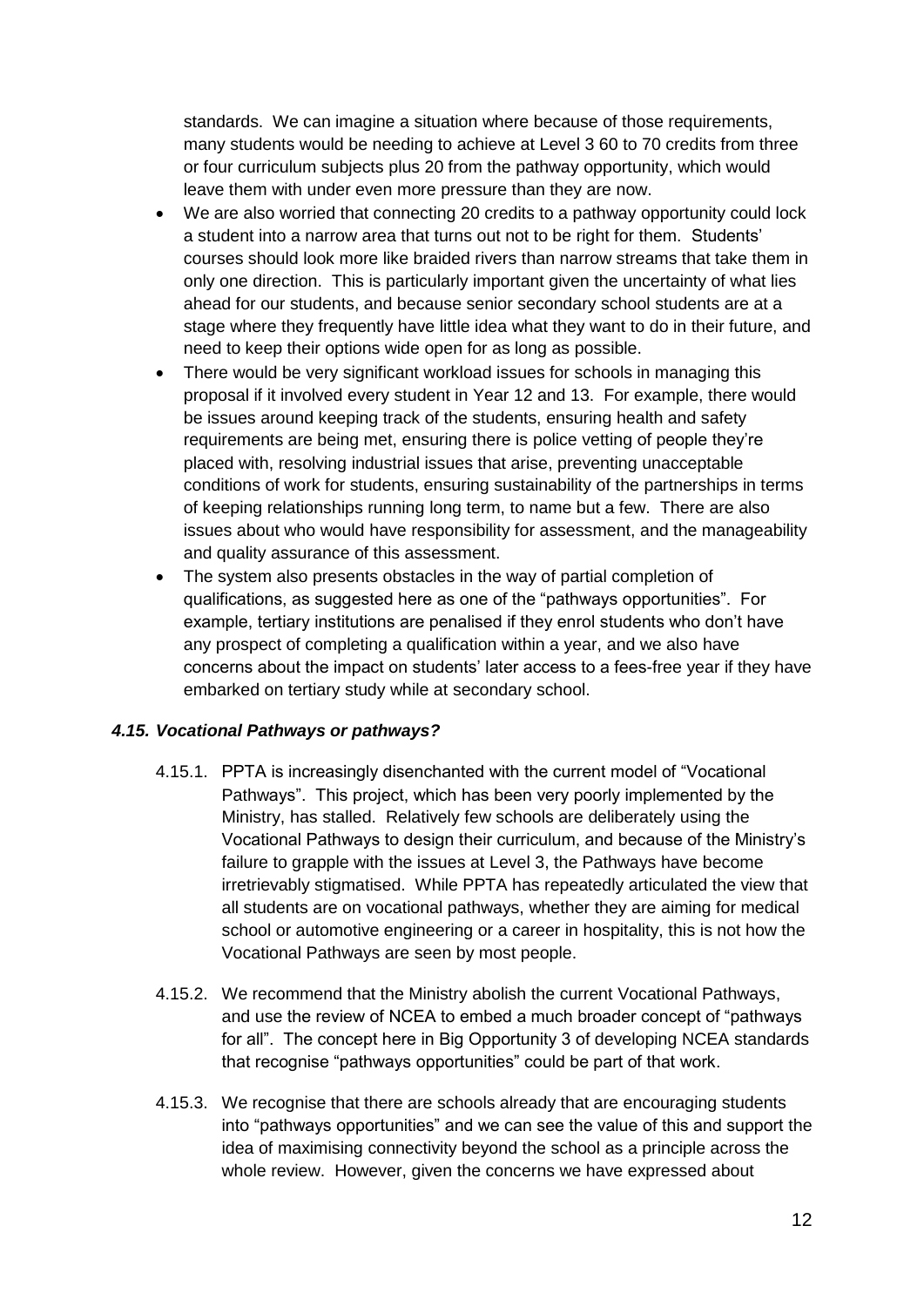leaping (even if it was across 3-5 years as suggested here) to this being a requirement for all students at Levels 2 and 3, we think these kinds of opportunities should remain optional. There should also be a lot of support provided for schools and for potential partners to help them develop these kinds of approaches. The coalition government's School Leavers' Toolkit work needs to progress alongside this work.

#### <span id="page-13-0"></span>*4.16. Supplementary option re NZ Scholarship*

- 4.16.1. This proposal was very unclear to us, and we could see no justification for it. NZ Scholarship has been working very well since it was refined from 2004, and it has been a significant factor in keeping some of the schools that would have jumped to Cambridge or International Baccalaureate inside the NCEA tent.
- 4.16.2. If this supplementary option is intended to make a way that students who currently do Scholarship could also have "pathways opportunities" because of the compulsory nature of the main proposal, then it is further evidence that the main proposal should not be compulsory! On the other hand, anyone who has attended the annual Scholarship Awards would be aware that the Scholarship winners are astonishing in the wide variety of activities they manage to fit into their days, and they are often involved in making connections beyond school anyway.
- 4.16.3. It is PPTA's view that NZ Scholarship should be left well alone in this rkeview.

## <span id="page-13-1"></span>**Big Opportunity 4 – Making it easier for teachers, schools and kura to refocus on learning**

- 4.17. PPTA could hardly disagree with the basic idea of making it easier for teachers, schools, and kura to refocus on learning, but the devil is always in the detail, and the description here of this Big Opportunity is far from clear about that detail. The way we read the Opportunity, the plan is to talk further with the Ministry and with the profession about how to help teachers design and deliver coherent courses "drawn from across the curriculum", but we are not clear whether this is solely about building crosscurricular courses, or whether it is about developing coherent courses within and across the curriculum. All of the bullet points under 'Our proposal' could be about either.
- 4.18. The concept of providing resources to help teachers with curriculum design is hardly new. PPTA has been asking for this for years, on the grounds that the resourcing currently available is largely focused on assessment, and we can see that providing resources that give examples of whole courses, with ideas about pedagogies that help to build in the "front end" of the curriculum and ways to link up learning into a coherent year-long course, would help shift the focus away from the current obsession with assessment. However, recent governments have been far more interested in pushing teachers to "deliver up credits" for their students, rather than in enabling them to deliver coherent, engaging and meaningful courses.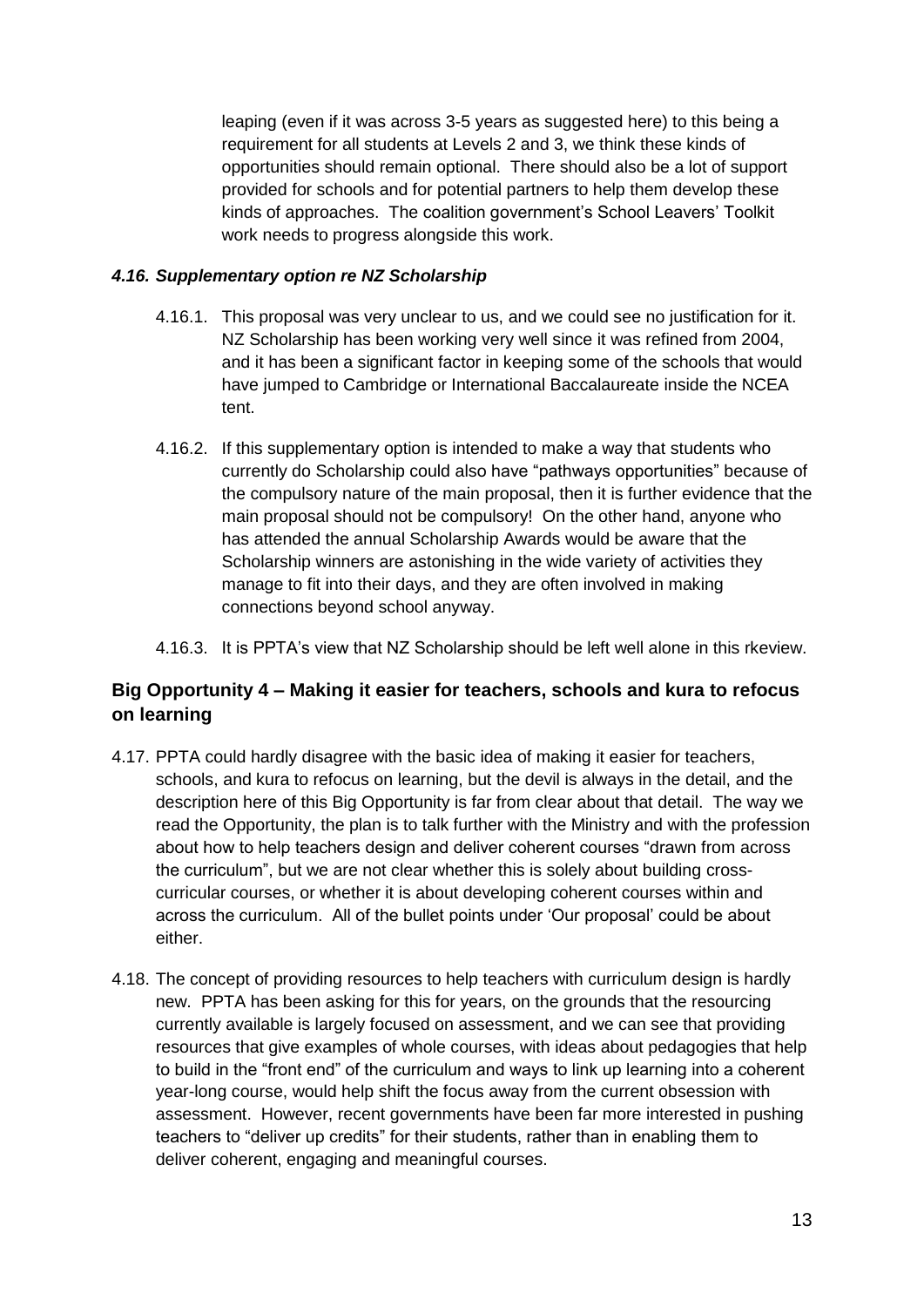- 4.19. On the other hand, bullet point 3 about developing a course approval process involving NZQA or ERO does not have any appeal to PPTA. Neither of those agencies has particular skill in that area, and even if it was an available service rather than a requirement, we can't see it as adding anything that could not be achieved by providing really good PLD on course design and then trusting schools to apply what they have learned.
- 4.20. Bullet point 4 about reviewing achievement standards to support coherent courses by increasing their credit value has some merit. The optimal size of standards has been a vexed issue since the beginning of standards-based assessment, and there has been very little consistency applied in the successive phases of writing achievement standards. The decision during the Standards Review to limit the number of standards in an exam to three could have resulted in larger external standards, but in some subjects instead resulted in some of the standards previously examined externally becoming internal, and adding to student and teacher workload as a result.
- 4.21. The problem with making standards larger, i.e. rewriting them to cover more of the curriculum, is that it can lead to more students failing because they can't meet the larger set of requirements of the standard. Over the years the policy has been to move to fewer (usually only one) achievement criteria that is much less specific than previously to allow for more holistic assessment. (In the early years of NCEA when there were multiple achievement criteria for a standard, a student might perform at excellence level on two of the criteria but fail to achieve the third criterion and as a result fail the whole standard. This was unacceptable because it lacked credibility to students and parents.) The more that gets put into an individual standard, the more complex the assessment becomes. Larger standards covering more of the curriculum would require a return to multiple achievement criteria with all the problems that caused.
- 4.22. At the same time, we support the goal of avoiding fragmentation and encouraging coherent courses, and would support further technical work to achieve this without causing new problems.
- 4.23. Related to this, PPTA has been concerned for a long time about whether the Framework rule of 10 hours of teaching and assessment per credit has been properly applied across the achievement standards and across the unit standards in the rest of the Framework. While the teaching profession can have little influence over whether this has been adhered to in the industry unit standards, we can at least ask that during the Achievement Standards Review that is to follow this review, there be robust checking done to ensure that the rule is correctly applied for those standards. This could well result in some standards being allocated more credits, which would raise questions about how many standards there are in some subjects.
- 4.24. The review is likely to find that there are big differences between subjects, with some having very fragmented standards relating to distinctly different parts of the curriculum, and others having very large standards that cover big chunks of the curriculum. There are subjects where the standards are very content-specific, such as Science, and subjects where the standards are very skills-focused, such as English. In the more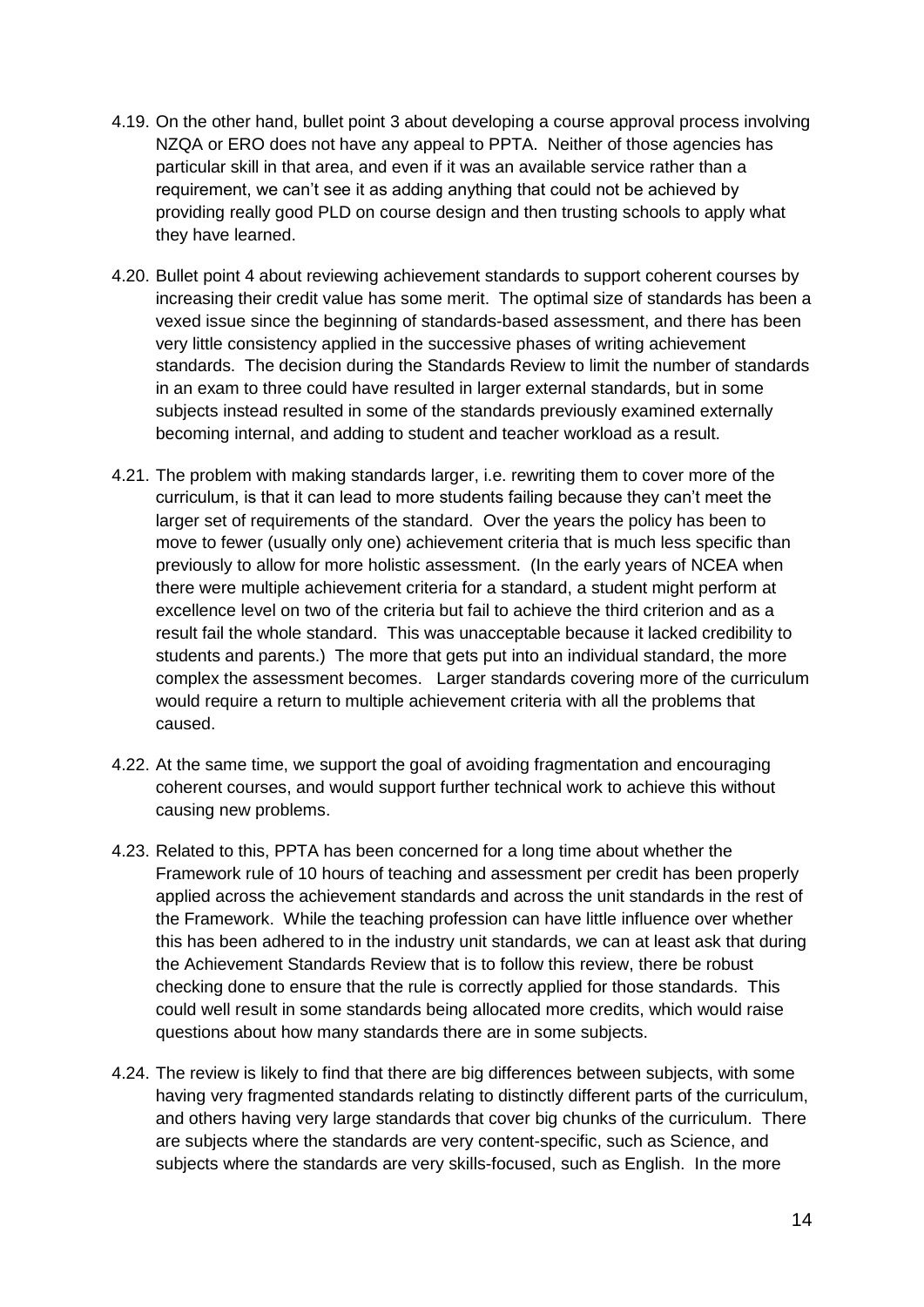skill-orientated subjects, it is easier to create units of work that incorporate a number of standards in quite a seamless fashion. Whether these subject differences can or should be reduced is not clear.

- 4.25. In the end, the answer to promoting coherence might be about sharing best practice in course design, not creating administrative obstacles for schools.
- 4.26. In this same bullet point is a reference to providing guidance or limits on the amount of evidence to be submitted. NZQA is already working towards this, and it seems a distraction here.
- 4.27. The next bullet point, 5, refers to "streamlining moderation" if only that could be achieved! One of the recommendations of the Secondary Teacher Workload Working Group was "That NZQA pursue, as a matter of high priority, consideration of whether expectations about 'sufficiency' of NCEA moderation could be reduced". This matter was referred to NZQA's Technical Overview Group on Assessment (TOGA) with a paper from PPTA listing some options for reducing the amount of internal and external moderation done. It made no progress at all, with TOGA advising that the current level couldn't be reduced without risking the current high level of reliability of the system. That is where the matter rests currently, however PPTA would be very keen to see it revisited. There is definitely a balance that needs to be struck between reliability of results and manageability, and it is our view that the balance is not right currently. Among strategies that we recommended was a triage approach, i.e. that schools or individual subjects with a strong record of reliable assessment be allowed to do less internal and external moderation, and that the focus of the system be on those schools that needed more support, but this made no headway at the time.
- 4.28. We can't quite see where bullet point 6, "requiring that every school and kura has a pathways strategy" fits in here – it seems to fit better under Big Opportunity 3. However, we can see that coherence, for an individual student, means that their course is relevant to their chosen pathway. The Labour government's manifesto, under the heading of the School Leavers' Toolkit, promised the following: "Labour will also professionalise careers advice and integrate it into learning. Every high school will have trained, skilled careers advice teaching staff. This will cost \$30m a year. Every student will develop a personalised career plan." PPTA would like to see progress on this promise, because effective pathways work requires the support of skilled careers advisors who have time to do the job of coordinating the school's approach to pathway and career planning.

#### <span id="page-15-0"></span>*4.29. Supplementary option*

4.29.1. The idea here, requiring every school and other institution offering NCEA to have summaries of their courses quality assured by ERO, NZQA or the Ministry of Education, frankly appals us. We would have no major difficulty with ERO, in the course of their visits to schools, having a look at and commenting on how the school is structuring its curriculum and individual courses, but we could not accept this being a requirement in quality assurance, as ERO don't visit that often, and are not necessarily experts in this area. Managing National Assessment checks by NZQA look at courses,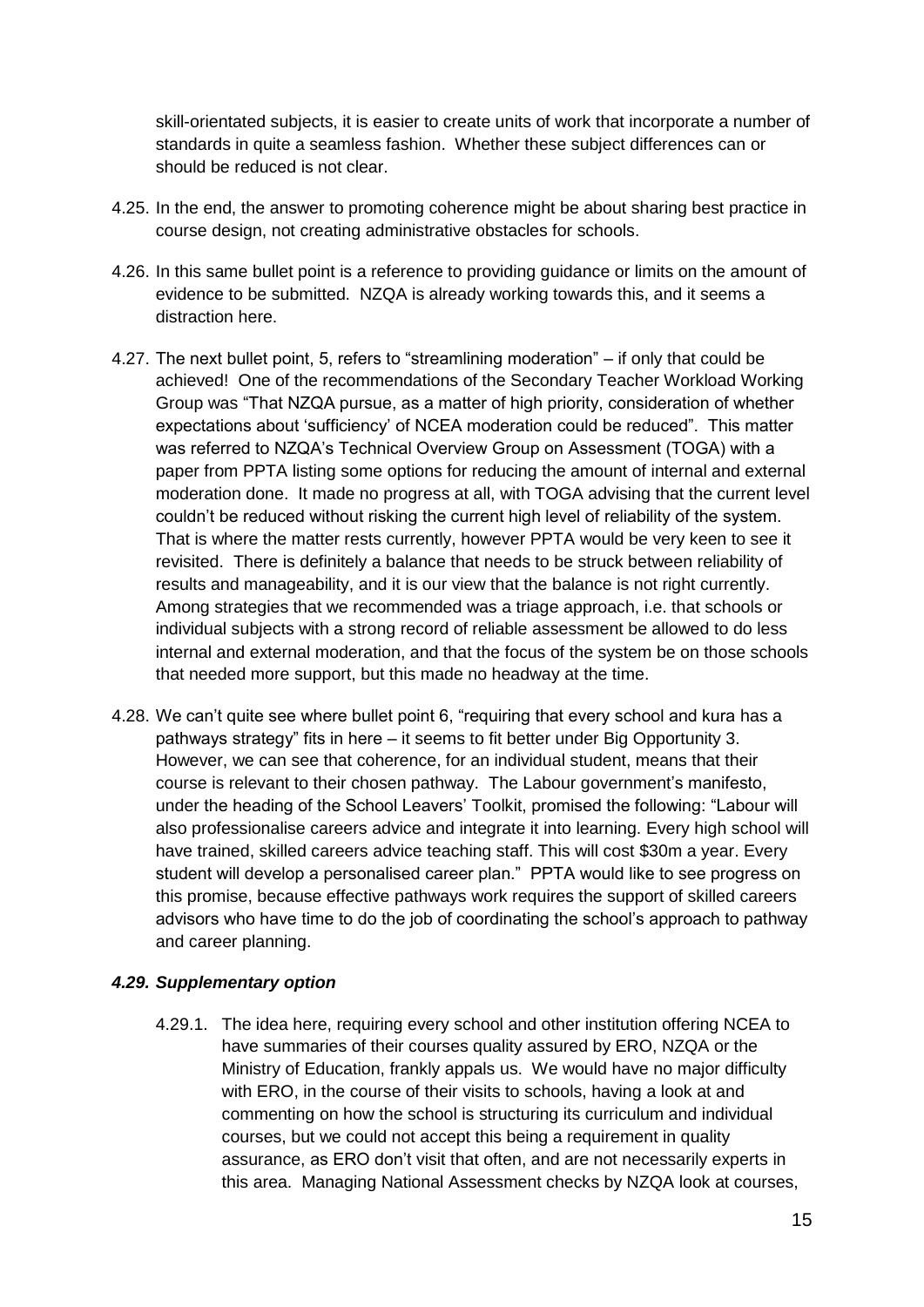but only with an assessment focus, and the School Relationship Managers who do these checks don't necessarily have the skills or don't have a mandate to focus on the broader issues of curriculum coherence. As for the Ministry, they don't have that kind of presence in schools and their regional teams don't necessarily have the necessary skills.

4.29.2. As we said above, the answer is to provide really good PLD and then trust schools to make good use of it.

### <span id="page-16-0"></span>**Big Opportunity 5 – Ensuring the Record of Achievement tells us about learners' capabilities**

- 4.30. We are astounded that this idea has come this far and not been ruled out by NZQA. It is fallacious to think that the Record of Achievement, which is a quality assured document from NZQA that is created from their results database under strict protocols, could be used in this way.
- 4.31. On the other hand, the Vocational Pathways Advisory Group, in its work on the development of Employability Skills, has talked extensively with the Ministry about the need for a standardised freely available digital CV tool that can be used by all students and school leavers. There is no reason why part of that tool could not be a link to the student's Record of Achievement. PPTA's representatives on the Vocational Pathways Advisory Group have been very frustrated at the Ministry's lack of response to this proposal. They have seemed to be happy to leave development of such a tool to the market and to a few specialist groups such as Comet in Auckland, who have done work in this area.
- 4.32. It is our view that it is every student's right to be able to access a high quality digital tool that (a) they can be taught to use while at school but (b) carry with them after school and manipulate the content for different purposes, and that (c) becomes familiar to all employers. If the agencies were to work together in a coherent fashion to support the development and maintenance of such a tool, it could provide students with the ability to link to their own qualifications results, school reports, other awards, etc. Teachers would be able to provide qualitative comment on students' development of the key competencies, their achievements at school, etc.
- 4.33. Interestingly, there was initial work being done by the Department of Education on such a tool in the latter part of the 1980's and then the development of the Qualifications Framework overtook the project and no further work was done. That early work was of course pre-digital. The ability to produce something really useful for students has increased enormously in recent years, and it is definitely something whose time has come.
- 4.34. Our proposal above is roughly similar to the Supplementary Option provided here under Big Opportunity 5, but we wonder whether the Linked In style of this option would be sufficiently manageable for the wide range of students. We think that might be asking too much of some of our less digitally savvy students, but this could be checked out by piloting various models.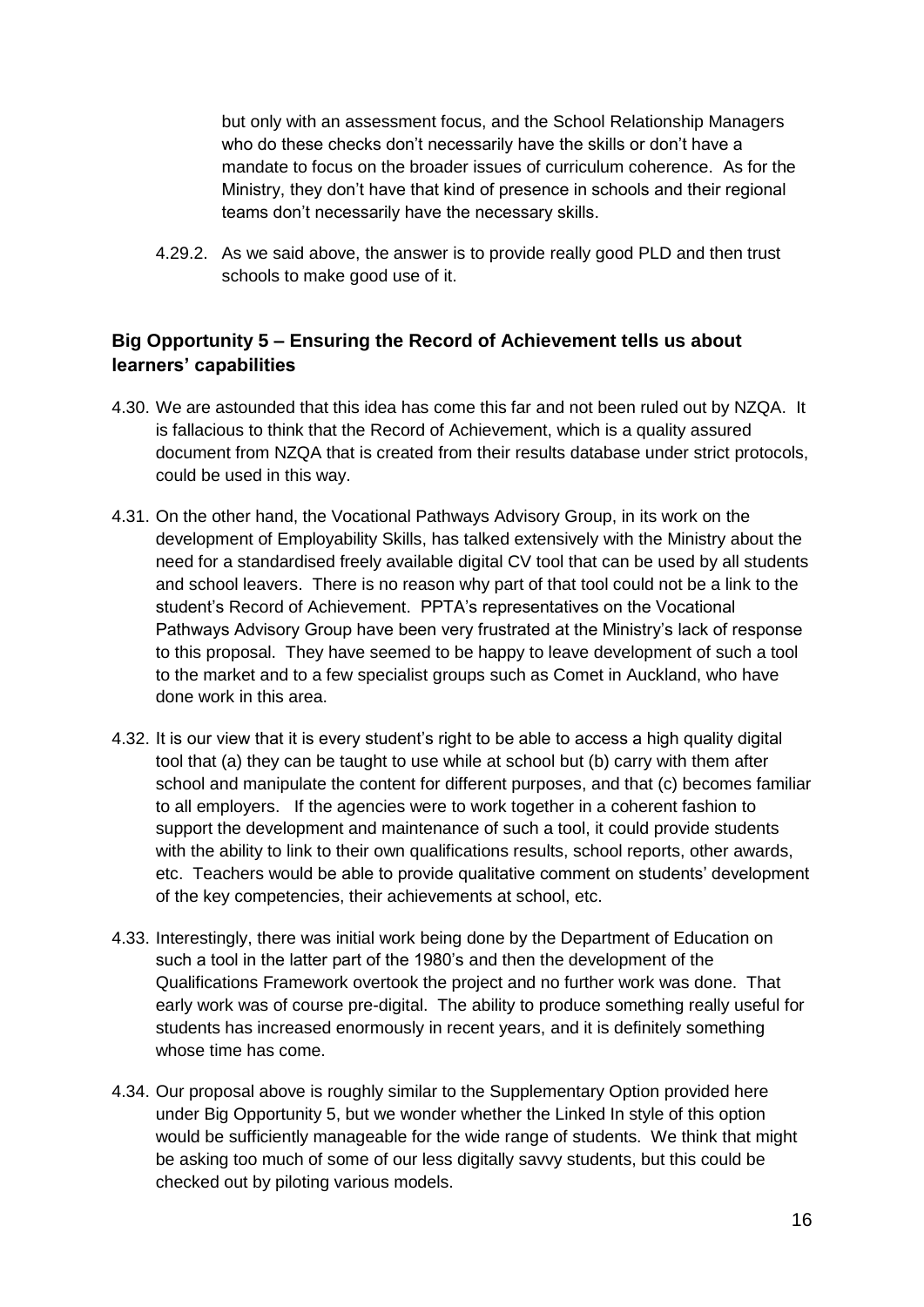## <span id="page-17-0"></span>**Big Opportunity 6 – Dismantling barriers to NCEA**

4.35. There are three aspects to this Opportunity and we are dealing with them separately here.

#### <span id="page-17-1"></span>*4.36. Special assessment conditions (SAC)*

- 4.36.1. The general idea here of improving access to special assessment conditions has already been a major focus for the Ministry and NZQA in recent years, in particular in relation to improving equity of access to SAC by providing more support to the lower decile schools where application rates are significantly lower. There has been work done to enable suitably qualified school staff to do assessments and make applications, but there is still a lot of work involved for those staff. We are not convinced that the answer is to accredit school leaders to determine eligibility. The assessment is skilled work that should be done by specialist teachers, but they need time to do this and there needs to be more teachers who have the relevant training. In terms of the evidence requirements, there has been a lot of work over the last few years to try to make these easier, but more could still be done.
- 4.36.2. In addition, if a student is eligible to access SAC for external assessments, they should also have the same support provided for internal assessments as needed. The demands on schools of providing reader-writers for both internal and external assessments are significant in terms of cost and spaces required. It is hoped that digital tools will become more available to help with this over the next few years.
- 4.36.3. The Ministerial Advisory Group may not be aware that while the Ministry of Education talks often in its material on inclusive education about the value of SENCOs (Special Education Needs Coordinators), there is no staffing allocation for this role and no training provided apart from the ability of teachers to enrol in postgraduate courses in their own time and at their own cost. Schools which have cobbled together staffing from their special education budgets for a SENCO find them invaluable, including for SAC assessments. However not all schools have been able to do this. PPTA believes that there should be additional roll-based staffing for every school to employ one or more SENCOs depending on their roll size, management units to recognise the importance of the role, and free training for new SENCOs (much like the qualifications offered for RTLBs). (The 2016 Select Committee investigation into the identification and support for students with dyslexia, dyspraxia and autism spectrum disorders included a number of recommendations about the role of SENCOs, particularly in relation to staffing, qualifications and support for them, and these have never been actioned.<sup>4</sup>

<sup>1</sup> 4 [https://www.parliament.nz/resource/en-](https://www.parliament.nz/resource/en-NZ/51DBSCH_SCR71769_1/cd88907f3c87d07b8b1db046417ed1e43fcd3e85)

[NZ/51DBSCH\\_SCR71769\\_1/cd88907f3c87d07b8b1db046417ed1e43fcd3e85](https://www.parliament.nz/resource/en-NZ/51DBSCH_SCR71769_1/cd88907f3c87d07b8b1db046417ed1e43fcd3e85)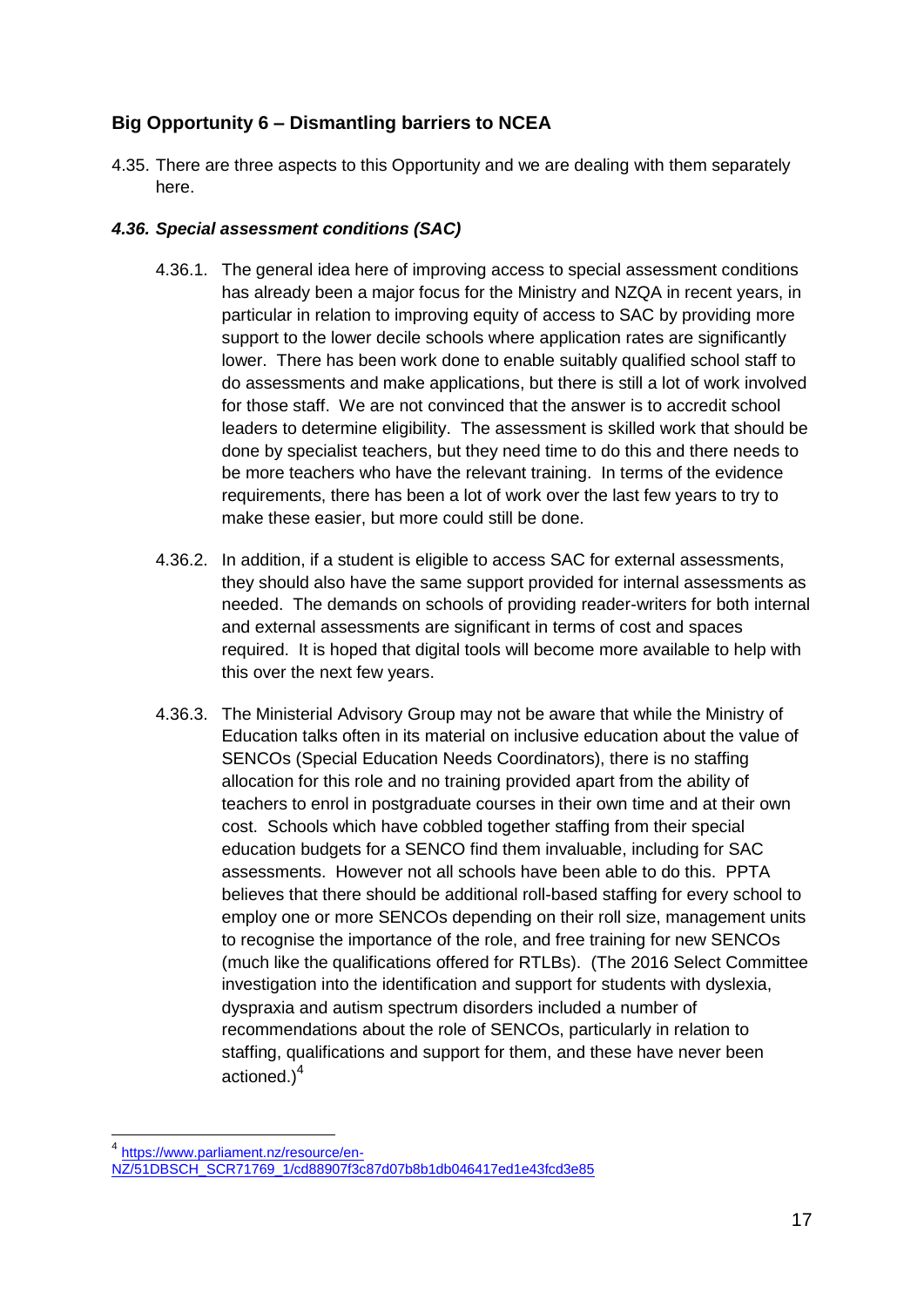- 4.36.4. There is also a need for PLD for all teachers so they know how to identify and help students with learning disabilities. It is actually only about a decade since the Ministry of Education finally capitulated and recognised that there are such conditions as learning disabilities, and there has been very little done to ensure that teachers (a) can recognise that a student may have a learning disability, and (b) have some basic skills in working with such students, and (c) have specialist services to which they can refer such students for further help. Far too many students over the years have been dismissed as having "behaviour problems" or being "lazy" or "just not listening" when in fact they have a diagnosable learning disability that can be addressed. This will continue to happen until all teachers have access to PLD in this area, and there are trained and qualified SENCOs in all schools.
- 4.36.5. We are also concerned about any implication that the process of diagnosing learning disabilities can be short-circuited, such as through the idea of allowing "accredited school leaders to determine learners' SAC eligibility". It is important for a student that a detailed diagnosis is done by someone with the necessary technical expertise, because this would also identify the particular approaches that should be used with that student to enable them to succeed. The process should not just be about authorising access to special assessment conditions, but about identifying strategies and techniques for learning success.

#### <span id="page-18-0"></span>*4.37. Abolition of NCEA fees*

- 4.37.1. This is an excellent idea, one that PPTA has supported for many years, but NZQA is a cost-recovery agency so it would have to be funded by the government as a special allocation to NZQA. It is a strange idea that school students should have to pay for the evidence of their learning, and we understand that school qualifications in other countries are largely free.
- 4.37.2. We do not support the supplementary option of lowering to \$0 the NCEA fees for those who apply for financial assistance only. The process of applying for financial assistance is complicated, especially when there are a number of students in a family and even worse if they are across different schools. This raises equity of access issues, with some families simply failing to apply and either suffering financial duress as a result of coming up with the fees, or their children missing out on getting their results because the fees haven't been paid.
- <span id="page-18-1"></span>4.37.3. Simply shifting to free access to NCEA would be by far the simplest and most effective option to ensure equity. It would also remove a major source of stress for schools in our poorer communities, where the task of extracting fees and applications for financial assistance from families can take staff involved a whole year of constant effort. Perhaps the reduction in assessment costs by removing NCEA Level 1 would free up money to remove fees from NCEA.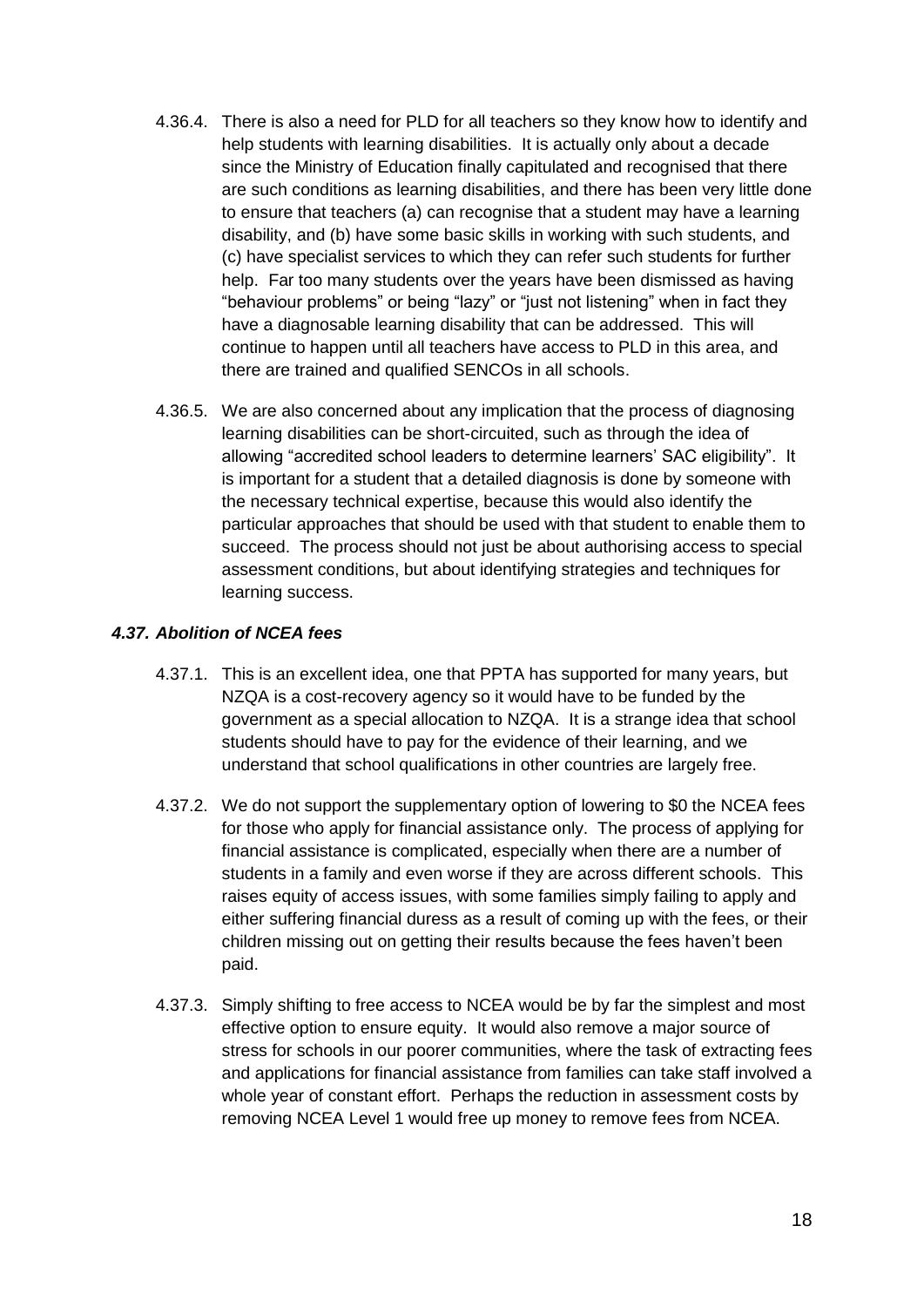#### *4.38. Curriculum support materials*

- 4.38.1. One of the obvious areas where there are very few curriculum support materials is in the special needs area, where teachers are expected to provide programmes for individual students who are operating at curriculum levels well below the rest of the class. A secondary teacher may not be at all familiar with what Curriculum Level One involves in their subject, and will struggle to envisage what to provide. This is where a skilled SENCO can be an invaluable support, but materials would also be really useful.
- 4.38.2. There will be many other areas which are poorly provided for currently, and this is a useful focus for work.
- 4.38.3. General
- 4.38.4. We notice that this Big Opportunity is given only one star for complexity, only a 1-2 year implementation timeframe, and only three dollar signs for cost, which we think is understating what really needs to be done. The provision of curriculum support materials, for example, is a major project.

# <span id="page-19-0"></span>5. OTHER IDEAS TO BE CONSIDERED

### <span id="page-19-1"></span>**Credit value of Levels 2 and 3**

- 5.1. The Big Opportunities paper makes the presumption that Levels 2 and 3 will continue to be 80 credits, of which 20 can be carried forward. PPTA considers that it is time for this to change, because it is one of the aspects of the NCEA that causes confusion, and it has also always been anomalous that achieving Level 1 requires 80 credits, whereas in practice, achieving Level 2 or 3 require only 60 new credits to be achieved. The recommendation would need to be tested against current data for its effects, but we suspect it would make little practical difference to the vast majority of students.
- 5.2. Our recommendation is as follows:
	- Abolish the ability to carry forward 20 credits from a lower level.
	- Require that to achieve a certificate, a student requires 60 credits at the level or higher, e.g. 55 Level 2 credits and five Level 3 credits = Level 2 certificate. (If those five Level 3 credits were used to gain Level 2, they would not be able to be used again for Level 3 because of removal of the 20 credits carried forward rule, but the likelihood is that a student who is able to gain some Level 3 credits in Year 12 will easily gain enough further Level 3 credits in Year 13.)
	- Make the 20 literacy and numeracy credits separately attested and not part of the credit count for any certificate, but a requirement to gain any level certificate.
- 5.3. This recommendation assumes that the Level 1 certificate would be abolished, as we have recommended above, but could apply equally to Level 1 if it was decided to retain it, whether at a 40 credit size or a 60 credit size.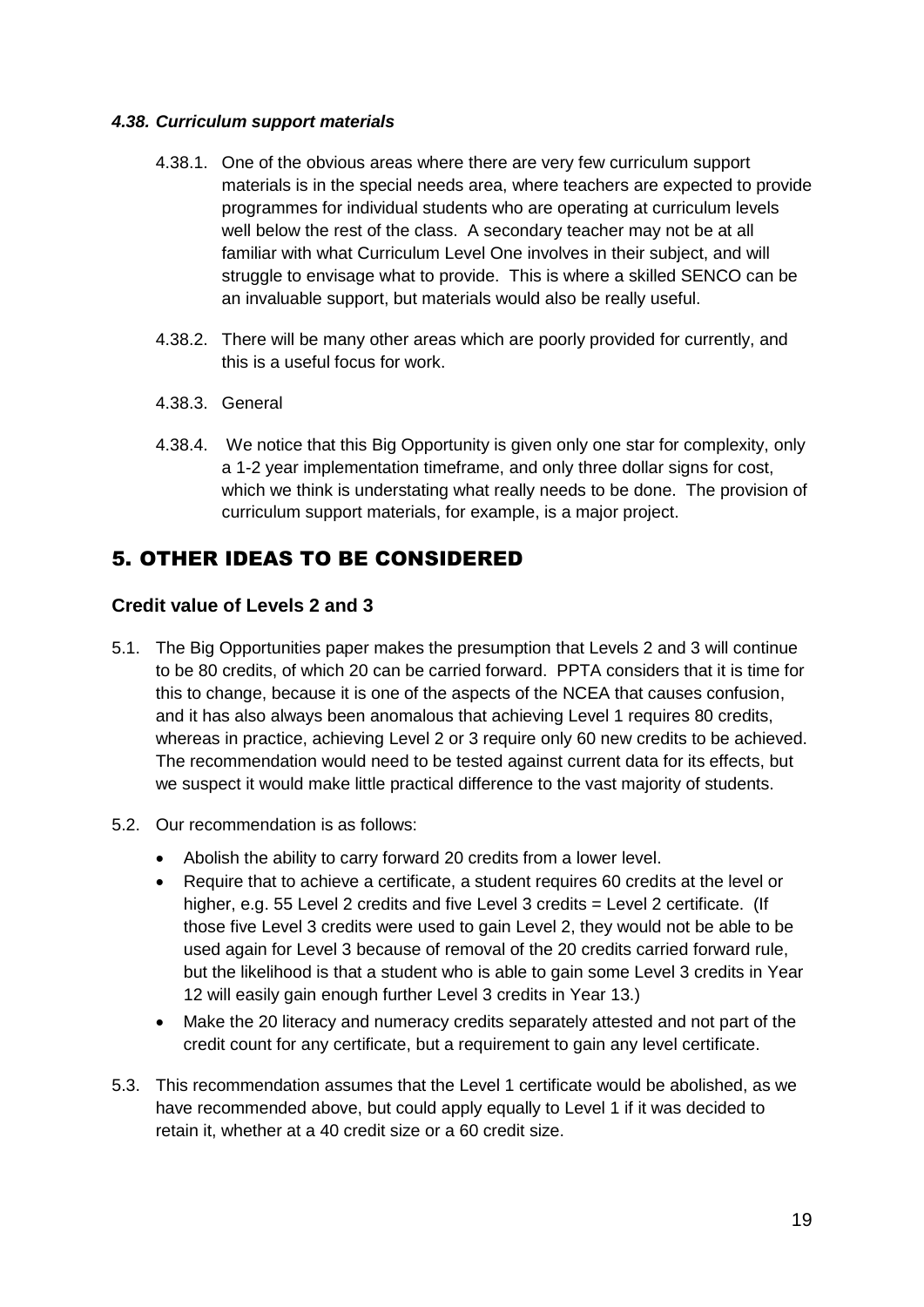### <span id="page-20-0"></span>**Require a minimum content of achievement standards to gain an NCEA certificate**

- 5.4. The developers of the NCEA back in the late 1990s and early 2000s did not anticipate the extent to which providers other than schools would cobble together unit standards from all over the Qualifications Framework to form them into an NCEA certificate. Nevertheless, there was support (in the Joint Advisory Group which preceded the Leaders' Forum) for requiring a minimum proportion of credits at each level from achievement standards – see minutes of JAG meeting 8 April 1999. It is PPTA's view that the later decision not to have such a requirement has proven to be a mistake, and that some element of NZ Curriculum/Marautanga-referenced achievement needs to be retained in what is predominantly a secondary school qualification. We believe that this would contribute to the coherence principle set for this review, and it would also help to address perceptions of unfairness in relation to credit values of achievement standards versus some unit standards.
- 5.5. Furthermore, this could help to address the issue of all students needing to have access to 'powerful knowledge' in the disciplines represented by the learning areas, something which is raised as a major issue for coherence in *NCEA in Context*. 5
- 5.6. Dr Michael Johnston, in a presentation to PPTA's NCEA Review forum for principals on Friday 22, cited Michael Young's 2014 paper *The curriculum and entitlement to*  knowledge<sup>6</sup> in which he describes epistemic knowledge as "powerful knowledge". Johnston explained that epistemic knowledge is important because it:
	- Fosters critical thinking
	- Provides tools for testing truth claims
	- Fosters intellectual independence
	- Enables us to "think the unthinkable and the not-yet thought" (Bernstein).
- 5.7. He argued that "Together with aesthetic disciplines (the arts and literature) and language, the epistemic disciplines form the core of *culture*. Culture serves psychological and social well-being" and therefore all students should be given access to this powerful knowledge. Students whose assessment programmes (and therefore their curriculum provision) are entirely based on unit standards are unlikely to be exposed to powerful knowledge. (Interestingly, he also argued that this epistemic knowledge is far more likely to be developed and measured by internally assessed achievement standards than through externally assessed standards.)
- 5.8. It is PPTA's view that requiring a minimum number of achievement standards to qualify for an NCEA certificate would ensure that all students had opportunities to access "powerful knowledge".
- 5.9. We suggest that the number of credits from achievement standards required could be quite low, e.g. 20. As with our first recommendation, and all the other ideas in the Big

 5 Hipkins, Johnston and Sheehan, 2016, NZCER Press <http://www.nzcer.org.nz/nzcerpress/ncea-context> 6 [http://www.cambridgeassessment.org.uk/Images/166279-the-curriculum-and-the-entitlement-to-knowledge](http://www.cambridgeassessment.org.uk/Images/166279-the-curriculum-and-the-entitlement-to-knowledge-prof-michael-young.pdf)[prof-michael-young.pdf](http://www.cambridgeassessment.org.uk/Images/166279-the-curriculum-and-the-entitlement-to-knowledge-prof-michael-young.pdf)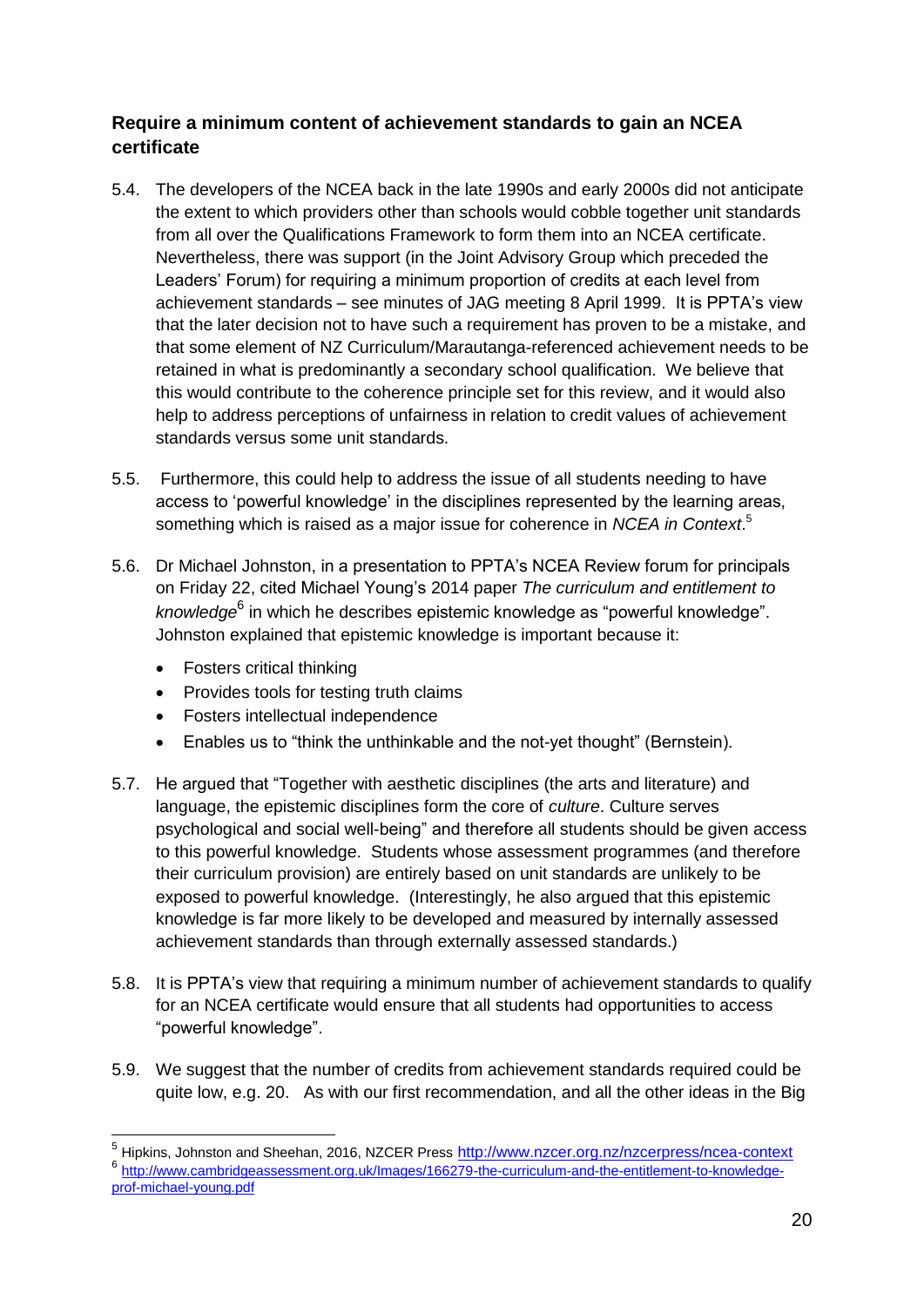Opportunities paper, this proposal would need to be run against current data to see what its impact would be.

## <span id="page-21-0"></span>**Consider ways to give more weight to the current rules on offering further assessment opportunities**

- 5.10. PPTA took a leading role some years ago in tightening up the rules about offering further opportunities for assessment and resubmissions. We are reasonably happy with how the current rules are worded, but we have seen evidence that they are not being followed consistently in many schools, largely as a result of the pressure put on schools to deliver up credits so the system could reach the 85% target. Teachers and students are being put under the pressure of offering a full further opportunity (which the rules require must follow further teaching) when if assessment had been deferred till much later in the year when students had had more time to learn the skills, they would have achieved to the best of their ability on the first opportunity.
- 5.11. We are conscious that teacher workload would not be alleviated if all internal assessment was deferred until the very end of the year, but we think there needs to be a much better balance found. One of the problems has been schools demanding that teachers show that students have gained some credits as early as by the end of Term 1. In subjects where students might have completed in Term 1 a unit of work that is self-contained and the knowledge and skills involved won't be returned to again later in the year, this makes sense. But in many subjects, the knowledge and skills develop across a range of pieces of work, and assessing in Term 1 is not giving students sufficient opportunity to learn before they are assessed. If assessment is done too early, in fairness a further opportunity should be offered, but this can be avoided by assessing students when they have had sufficient opportunity to learn, and are quite clear that this will be their only opportunity.

# <span id="page-21-1"></span>6. CONCLUSION

1

- 6.1. PPTA is not convinced that the Six Big Opportunities are sufficient to address the major issues with the NCEA. While there is merit to involving many people in the review process and gaining a diverse range of views, expert opinion and the experience of the practitioners on the ground should not be minimised as a result. There will be a real need to engage seriously in the design of any changes with those who have an in-depth understanding of the qualification, and can focus on addressing technical issues, including identifying and addressing these through careful data analysis.
- 6.2. For example, data highlighted by the NZ Initiative report *Spoiled by Choice<sup>7</sup>* shows that there are significant equity issues in the NCEA, particularly in terms of the content of different groups of students' certificates, with Māori and Pasifika students more likely to gain NCEA on the strength of disparate standards that do not constitute clear pathways to further qualifications. This is likely to be a large part of the explanation

 $^7$  Lipson, B. (2018) Spoiled by Choice. How NCEA hampers education, and what it needs to succeed. New Zealand Initiate, available from [https://nzinitiative.org.nz/reports-and-media/reports/spoiled-by-choice-how-ncea](https://nzinitiative.org.nz/reports-and-media/reports/spoiled-by-choice-how-ncea-hampers-education-and-what-it-needs-to-succeed/)[hampers-education-and-what-it-needs-to-succeed/](https://nzinitiative.org.nz/reports-and-media/reports/spoiled-by-choice-how-ncea-hampers-education-and-what-it-needs-to-succeed/)